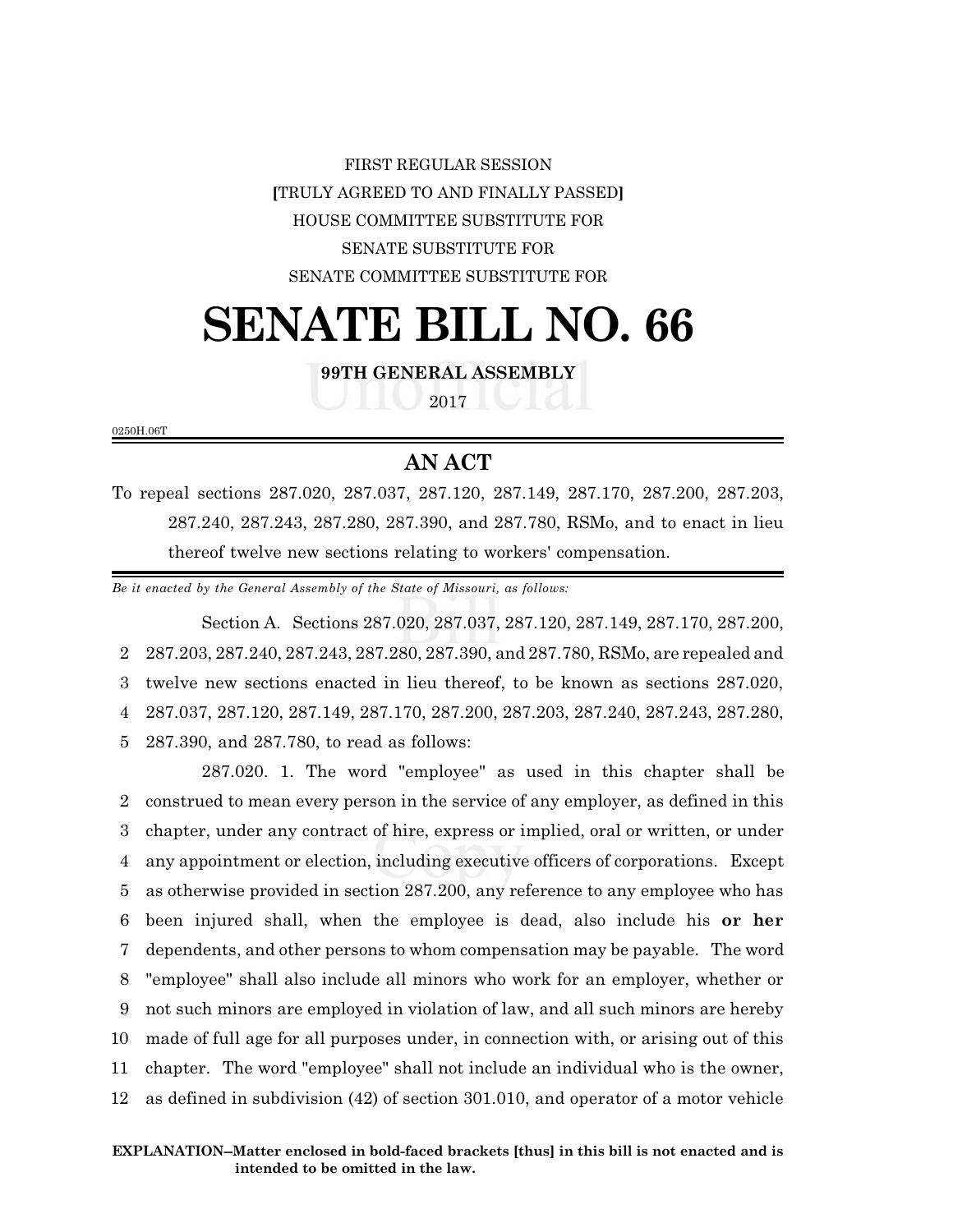which is leased or contracted with a driver to a for-hire motor carrier operating within a commercial zone as defined in section 390.020 or 390.041, or operating under a certificate issued by the Missouri department of transportation or by the United States Department of Transportation, or any of its subagencies. The word "employee" also shall not include any person performing services for board, lodging, aid, or sustenance received from any religious, charitable, or relief organization.

 2. The word "accident" as used in this chapter shall mean an unexpected traumatic event or unusual strain identifiable by time and place of occurrence and producing at the time objective symptoms of an injury caused by a specific event during a single work shift. An injury is not compensable because work was a triggering or precipitating factor.

 3. (1) In this chapter the term "injury" is hereby defined to be an injury which has arisen out of and in the course of employment. An injury by accident is compensable only if the accident was the prevailing factor in causing both the resulting medical condition and disability. "The prevailing factor" is defined to be the primary factor, in relation to any other factor, causing both the resulting medical condition and disability.

 (2) An injury shall be deemed to arise out of and in the course of the employment only if:

 (a) It is reasonably apparent, upon consideration of all the circumstances, that the accident is the prevailing factor in causing the injury; and

 (b) It does not come from a hazard or risk unrelated to the employment to which workers would have been equally exposed outside of and unrelated to the employment in normal nonemployment life.

 (3) An injury resulting directly or indirectly from idiopathic causes is not compensable.

 (4) A cardiovascular, pulmonary, respiratory, or other disease, or cerebrovascular accident or myocardial infarction suffered by a worker is an injury only if the accident is the prevailing factor in causing the resulting medical condition.

 (5) The terms "injury" and "personal injuries" shall mean violence to the physical structure of the body and to the personal property which is used to make up the physical structure of the body, such as artificial dentures, artificial limbs, glass eyes, eyeglasses, and other prostheses which are placed in or on the body to replace the physical structure and such disease or infection as naturally results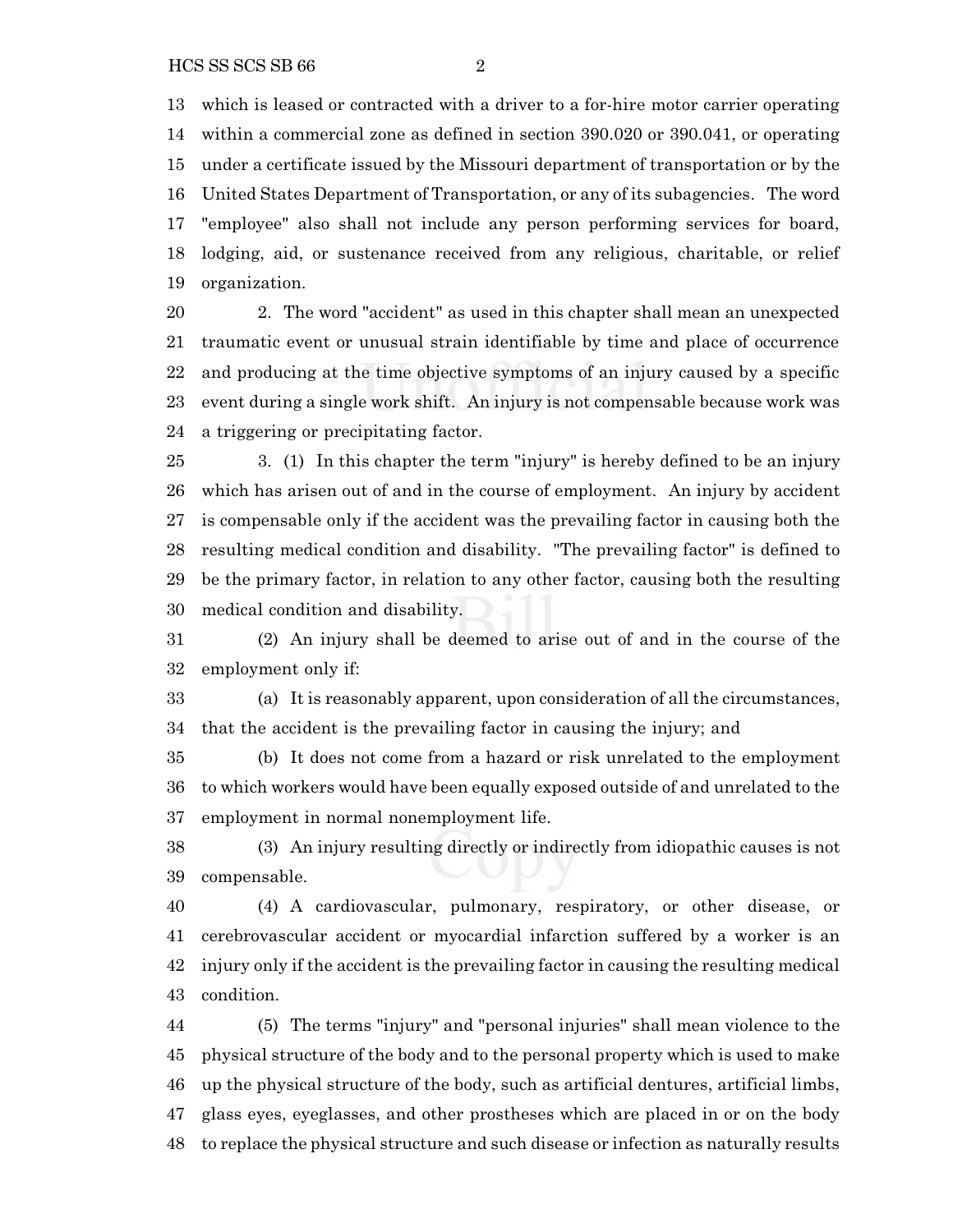therefrom. These terms shall in no case except as specifically provided in this chapter be construed to include occupational disease in any form, nor shall they be construed to include any contagious or infectious disease contracted during the course of the employment, nor shall they include death due to natural causes occurring while the worker is at work.

 4. "Death" when mentioned as a basis for the right to compensation means only death resulting from such violence and its resultant effects occurring within three hundred weeks after the accident; except that in cases of occupational disease, the limitation of three hundred weeks shall not be applicable.

 5. Injuries sustained in company-owned or subsidized automobiles in accidents that occur while traveling from the employee's home to the employer's principal place of business or from the employer's principal place of business to the employee's home are not compensable. The extension of premises doctrine is abrogated to the extent it extends liability for accidents that occur on property not owned or controlled by the employer even if the accident occurs on customary, approved, permitted, usual or accepted routes used by the employee to get to and from their place of employment.

 6. The term "total disability" as used in this chapter shall mean inability to return to any employment and not merely mean inability to return to the employment in which the employee was engaged at the time of the accident.

 7. As used in this chapter and all acts amendatory thereof, the term "commission" shall hereafter be construed as meaning and referring exclusively to the labor and industrial relations commission of Missouri, and the term "director" shall hereafter be construed as meaning the director of the department of insurance, financial institutions and professional registration of the state of Missouri or such agency of government as shall exercise the powers and duties now conferred and imposed upon the department of insurance, financial institutions and professional registration of the state of Missouri.

 8. The term "division" as used in this chapter means the division of workers' compensation of the department of labor and industrial relations of the state of Missouri.

 9. For the purposes of this chapter, the term "minor" means a person who has not attained the age of eighteen years; except that, for the purpose of computing the compensation provided for in this chapter, the provisions of section 287.250 shall control.

10. In applying the provisions of this chapter, it is the intent of the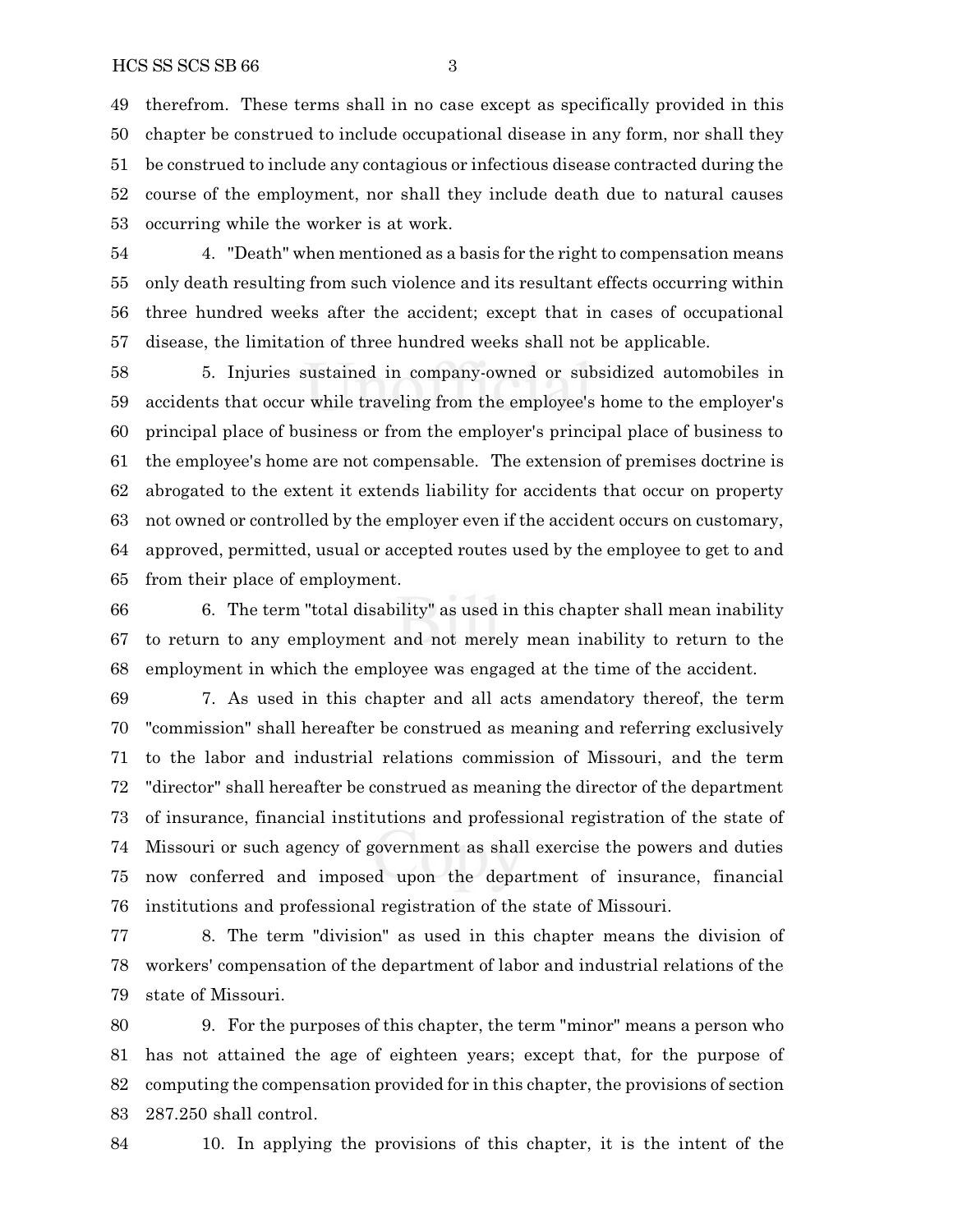legislature to reject and abrogate earlier case law interpretations on the meaning of or definition of "accident", "occupational disease", "arising out of", and "in the course of the employment" to include, but not be limited to, holdings in: Bennett v. Columbia Health Care and Rehabilitation, 80 S.W.3d 524 (Mo.App. W.D. 2002); Kasl v. Bristol Care, Inc., 984 S.W.2d 852 (Mo.banc 1999); and Drewes v. TWA, 984 S.W.2d 512 (Mo.banc 1999) and all cases citing, interpreting, applying, or following those cases.

 11. For the purposes of this chapter, "occupational diseases due to toxic exposure" shall only include the following: mesothelioma, asbestosis, berylliosis, coal worker's pneumoconiosis, brochiolitis obliterans, silicosis, silicotuberculosis, manganism, acute myelogenous leukemia, and myelodysplastic syndrome.

 **12. For the purposes of this chapter, "maximum medical improvement" shall mean the point at which the injured employee's medical condition has stabilized and can no longer reasonably improve with additional medical care, as determined within a reasonable degree of medical certainty.**

287.037. **1.** Notwithstanding any other provision of law to the contrary, beginning January 1, 1997, those insurance companies providing coverage pursuant to chapter 287, to a limited liability company, as defined in section 347.015, shall provide coverage for the employees of the limited liability company who are not members of the limited liability company. Members of the limited liability company, as defined in section 347.015, shall also be provided coverage pursuant to chapter 287, but such members may individually elect to reject such coverage by providing a written notice of such rejection on a form developed by the department of insurance, financial institutions and professional registration to the limited liability company and its insurer. Failure to provide notice to the limited liability company shall not be grounds for any member to claim that the rejection of such coverage is not legally effective. A member who elects to reject such coverage shall not thereafter be entitled to workers' compensation benefits under the policy, even if serving or working in the capacity of an employee of the limited liability company, at least until such time as said member provides the limited liability company and its insurer with a written notice which rescinds the prior rejection of such coverage. The written notice which rescinds the prior rejection of such coverage shall be on a form developed by the department of insurance, financial institutions and professional registration. Any rescission shall be prospective in nature and shall entitle the member only to such benefits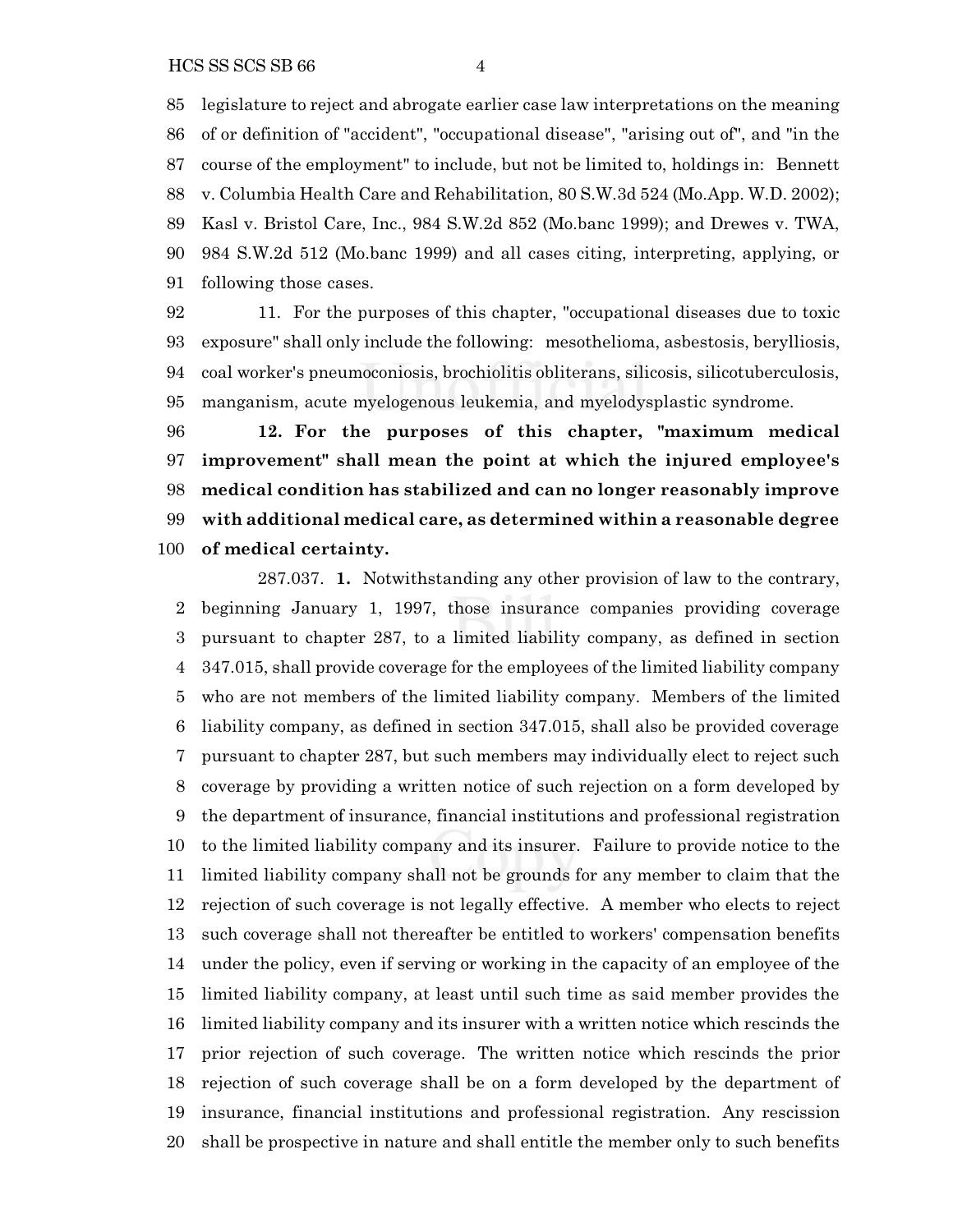which accrue on or after the date the notice of rescission form is received by the insurance company.

 **2. Notwithstanding any other provision of law to the contrary, beginning January 1, 2018, a shareholder of an S corporation, as defined in subsection 1 of section 143.471, with at least forty percent or greater interest in the S corporation, may individually elect to reject coverage under this chapter by providing a written notice of such rejection to the S corporation and its insurer. Failure to provide notice to the S corporation shall not be grounds for any shareholder to claim that the rejection of such coverage is not legally effective. A shareholder who elects to reject such coverage shall not thereafter be entitled to workers' compensation benefits under the policy, even if serving or working in the capacity of an employee of the S corporation, at least until such time as such shareholder provides the S corporation and its insurer with a written notice that rescinds the prior rejection of such coverage. Any rescission shall be prospective in nature and shall entitle the shareholder only to such benefits that accrue on or after the date the notice of rescission is received by the insurance company.**

287.120. 1. Every employer subject to the provisions of this chapter shall be liable, irrespective of negligence, to furnish compensation under the provisions of this chapter for personal injury or death of the employee by accident or occupational disease arising out of and in the course of the employee's employment. Any employee of such employer shall not be liable for any injury or death for which compensation is recoverable under this chapter and every employer and employees of such employer shall be released from all other liability whatsoever, whether to the employee or any other person, except that an employee shall not be released from liability for injury or death if the employee engaged in an affirmative negligent act that purposefully and dangerously caused or increased the risk of injury. The term "accident" as used in this section shall include, but not be limited to, injury or death of the employee caused by the unprovoked violence or assault against the employee by any person.

 2. The rights and remedies herein granted to an employee shall exclude all other rights and remedies of the employee, **[**his wife, her husband**] the employee's spouse**, parents, personal representatives, dependents, heirs or next kin, at common law or otherwise, on account of such injury or death by accident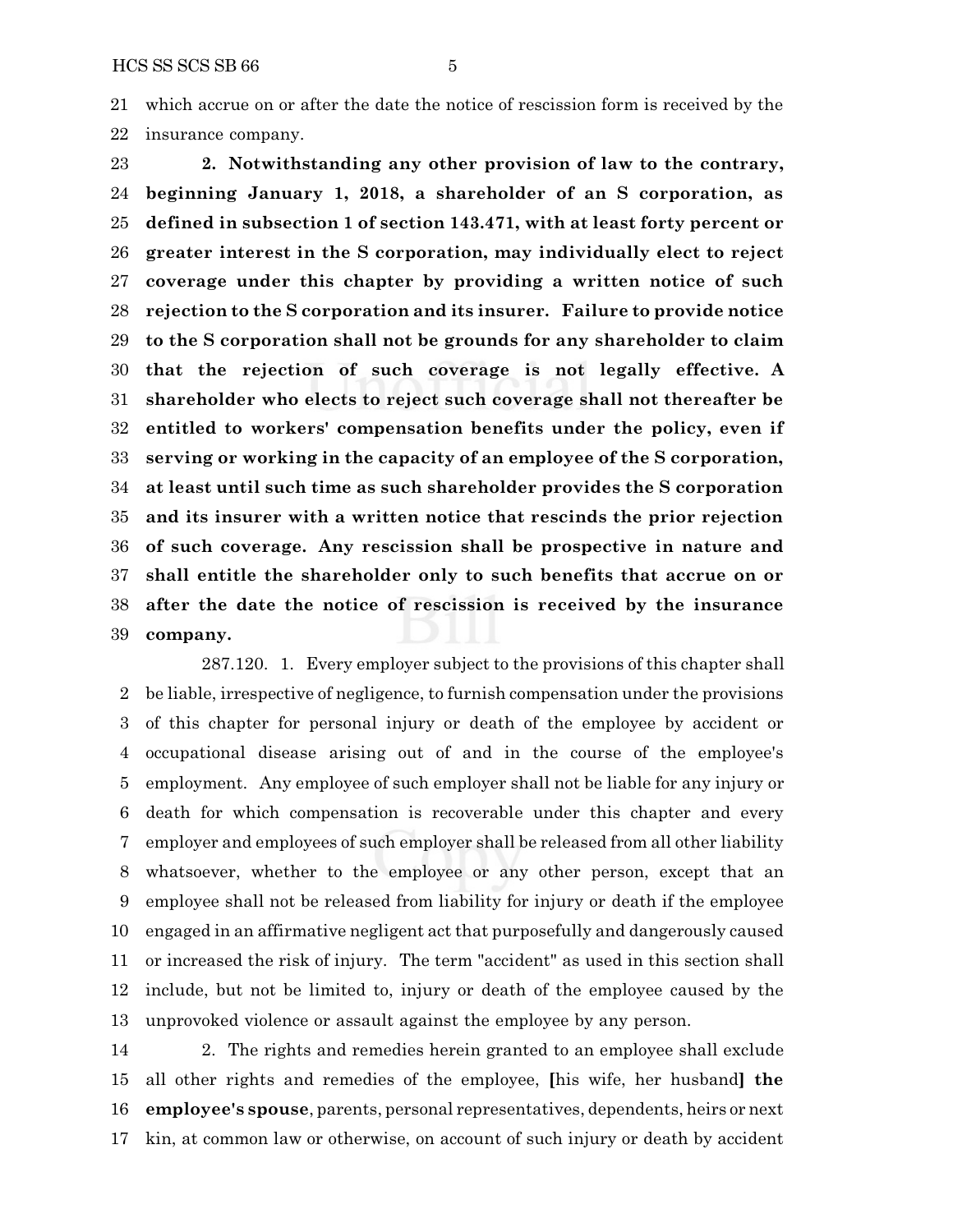or occupational disease, except such rights and remedies as are not provided for by this chapter.

 3. No compensation shall be allowed under this chapter for the injury or death due to the employee's intentional self-inflicted injury, but the burden of proof of intentional self-inflicted injury shall be on the employer or the person contesting the claim for allowance.

 4. Where the injury is caused by the failure of the employer to comply with any statute in this state or any lawful order of the division or the commission, the compensation and death benefit provided for under this chapter shall be increased fifteen percent.

 5. Where the injury is caused by the failure of the employee to use safety devices where provided by the employer, or from the employee's failure to obey any reasonable rule adopted by the employer for the safety of employees, the compensation and death benefit provided for herein shall be reduced at least twenty-five but not more than fifty percent; provided, that it is shown that the employee had actual knowledge of the rule so adopted by the employer; and provided, further, that the employer had, prior to the injury, made a reasonable effort to cause his or her employees to use the safety device or devices and to obey or follow the rule so adopted for the safety of the employees.

 6. (1) Where the employee fails to obey any rule or policy adopted by the employer relating to a drug-free workplace or the use of alcohol or nonprescribed controlled drugs in the workplace, the compensation and death benefit provided for herein shall be reduced fifty percent if the injury was sustained in conjunction with the use of alcohol or nonprescribed controlled drugs.

 (2) If, however, the use of alcohol or nonprescribed controlled drugs in violation of the employer's rule or policy is the proximate cause of the injury, then the benefits or compensation otherwise payable under this chapter for death or disability shall be forfeited.

 (3) The voluntary use of alcohol to the percentage of blood alcohol sufficient under Missouri law to constitute legal intoxication shall give rise to a rebuttable presumption that the voluntary use of alcohol under such circumstances was the proximate cause of the injury. A preponderance of the evidence standard shall apply to rebut such presumption. An employee's refusal to take a test for alcohol or a nonprescribed controlled substance, as defined by section 195.010, at the request of the employer shall result in the forfeiture of benefits under this chapter if the employer had sufficient cause to suspect use of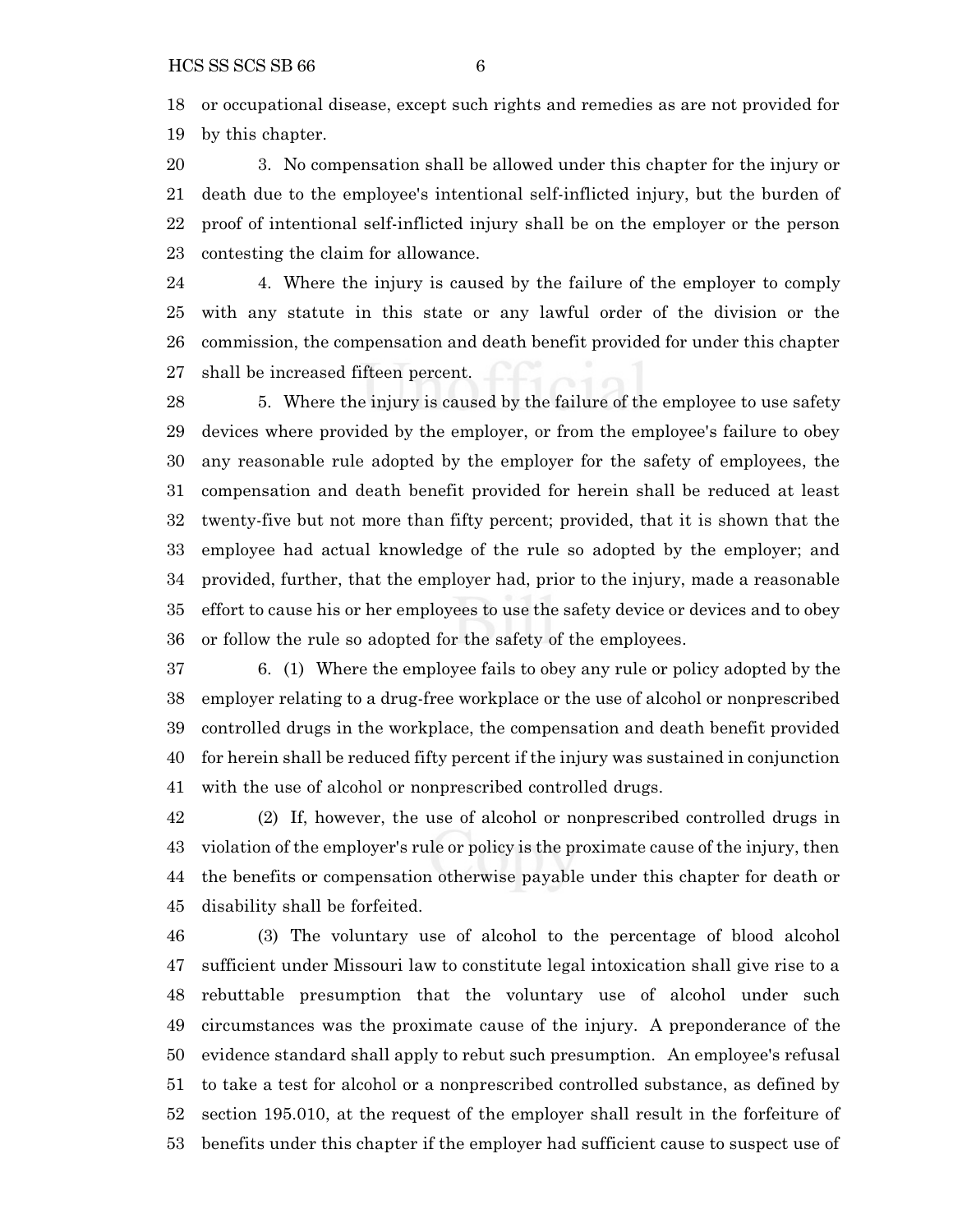alcohol or a nonprescribed controlled substance by the claimant or if the employer's policy clearly authorizes post-injury testing.

 **(4) Any positive test result for a nonprescribed controlled drug or the metabolites of such drug from an employee shall give rise to a rebuttable presumption, which may be rebutted by a preponderance of evidence, that the tested nonprescribed controlled drug was in the employee's system at the time of the accident or injury and that the injury was sustained in conjunction with the use of the tested nonprescribed controlled drug if:**

 **(a) The initial testing was administered within twenty-four hours of the accident or injury;**

 **(b) Notice was given to the employee of the test results within fourteen calendar days of the insurer or group self-insurer receiving actual notice of the confirmatory test results;**

 **(c) The employee was given an opportunity to perform a second test upon the original sample; and**

 **(d) The initial or any subsequent testing that forms the basis of the presumption was confirmed by mass spectrometry using generally accepted medical or forensic testing procedures.**

 7. Where the employee's participation in a recreational activity or program is the prevailing cause of the injury, benefits or compensation otherwise payable under this chapter for death or disability shall be forfeited regardless that the employer may have promoted, sponsored or supported the recreational activity or program, expressly or impliedly, in whole or in part. The forfeiture of benefits or compensation shall not apply when:

 (1) The employee was directly ordered by the employer to participate in such recreational activity or program;

 (2) The employee was paid wages or travel expenses while participating in such recreational activity or program; or

 (3) The injury from such recreational activity or program occurs on the employer's premises due to an unsafe condition and the employer had actual knowledge of the employee's participation in the recreational activity or program and of the unsafe condition of the premises and failed to either curtail the recreational activity or program or cure the unsafe condition.

 8. Mental injury resulting from work-related stress does not arise out of and in the course of the employment, unless it is demonstrated that the stress is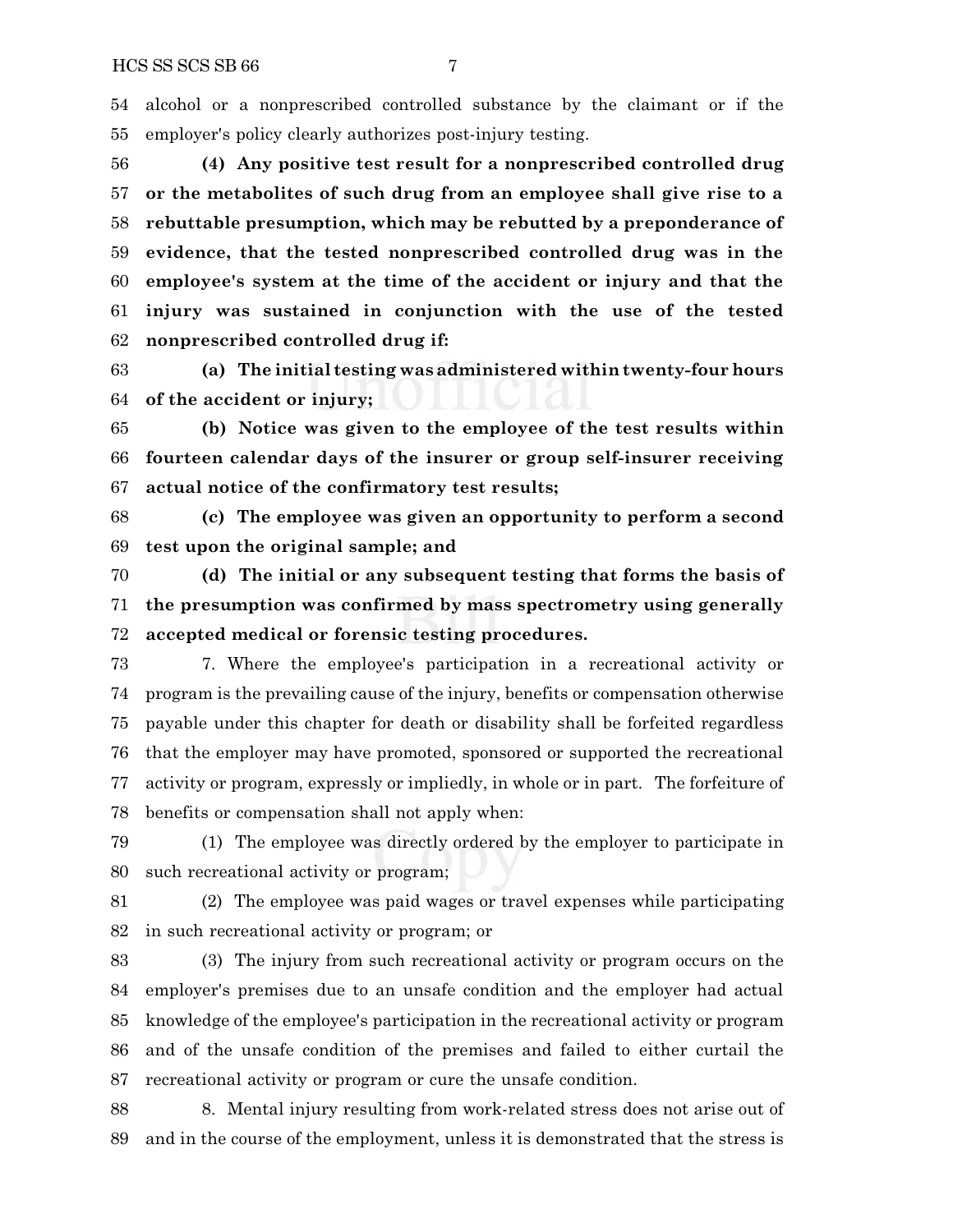work related and was extraordinary and unusual. The amount of work stress shall be measured by objective standards and actual events.

 9. A mental injury is not considered to arise out of and in the course of the employment if it resulted from any disciplinary action, work evaluation, job transfer, layoff, demotion, termination or any similar action taken in good faith by the employer.

 10. The ability of a firefighter to receive benefits for psychological stress under section 287.067 shall not be diminished by the provisions of subsections 8 and 9 of this section.

287.149. 1. Temporary total disability or temporary partial disability benefits shall be paid throughout the rehabilitative process **until the employee reaches maximum medical improvement, unless such benefits are terminated by the employee's return to work or are terminated as otherwise specified in this chapter**.

 2. The permanency of the employee's disability under sections 287.170 to 287.200 shall not be established, determined or adjudicated while the employee is participating in rehabilitation services.

 3. Refusal of the employee to accept rehabilitation services or submit to a vocational rehabilitation assessment as deemed necessary by the employer shall result in a fifty percent reduction in all disability payments to an employee, including temporary partial disability benefits paid pursuant to section 287.180, for each week of the period of refusal.

287.170. 1. For temporary total disability the employer shall pay compensation for not more than four hundred weeks during the continuance of such disability at the weekly rate of compensation in effect under this section on the date of the injury for which compensation is being made. The amount of such compensation shall be computed as follows:

 (1) For all injuries occurring on or after September 28, 1983, but before September 28, 1986, the weekly compensation shall be an amount equal to sixty-six and two-thirds percent of the injured employee's average weekly earnings as of the date of the injury; provided that the weekly compensation paid under this subdivision shall not exceed an amount equal to seventy percent of the state average weekly wage, as such wage is determined by the division of employment security, as of the July first immediately preceding the date of injury;

(2) For all injuries occurring on or after September 28, 1986, but before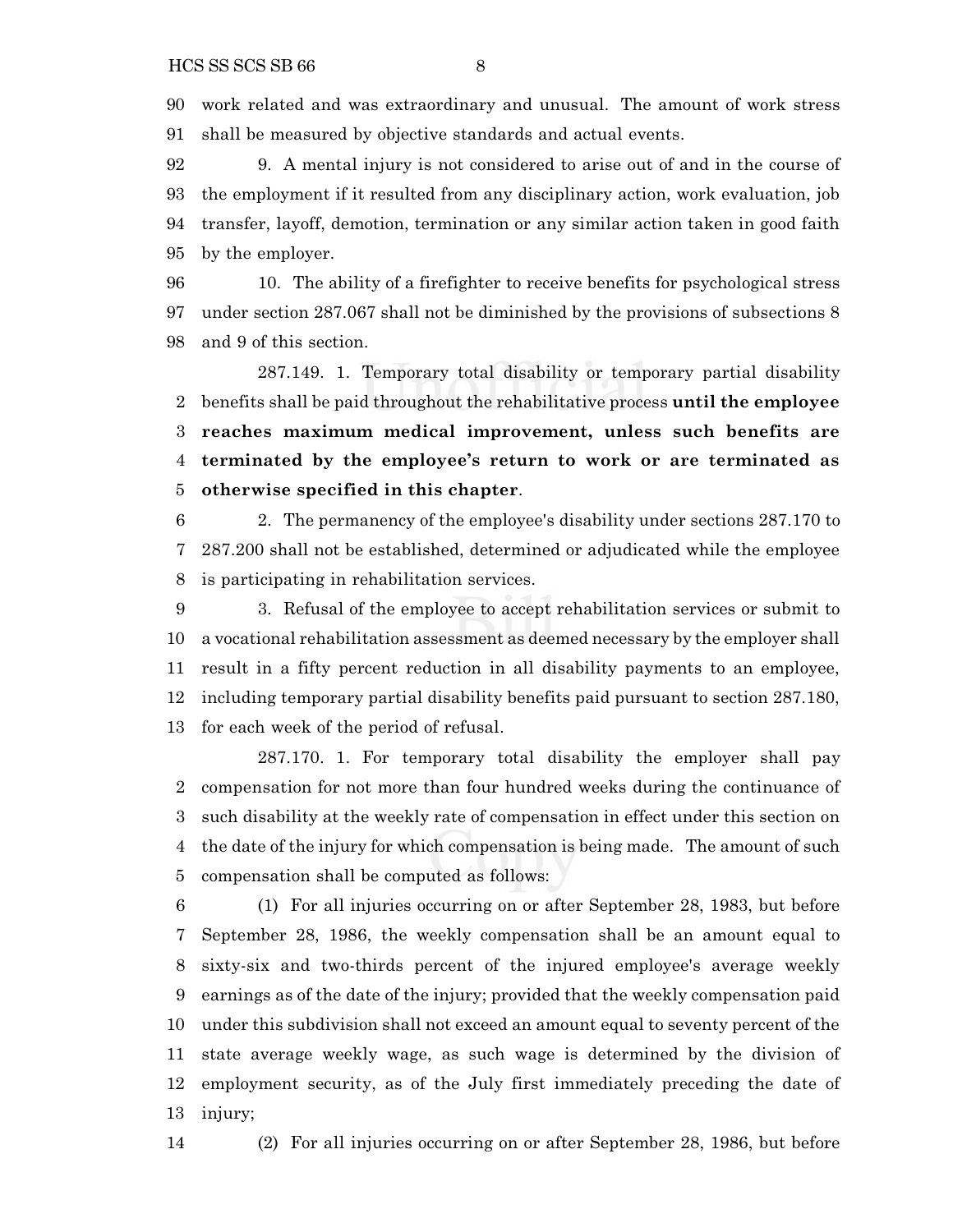## HCS SS SCS SB 66 9

 August 28, 1990, the weekly compensation shall be an amount equal to sixty-six and two-thirds percent of the injured employee's average weekly earnings as of the date of the injury; provided that the weekly compensation paid under this subdivision shall not exceed an amount equal to seventy-five percent of the state average weekly wage, as such wage is determined by the division of employment security, as of the July first immediately preceding the date of injury;

 (3) For all injuries occurring on or after August 28, 1990, but before August 28, 1991, the weekly compensation shall be an amount equal to sixty-six and two-thirds percent of the injured employee's average weekly earnings as of the date of the injury; provided that the weekly compensation paid under this subdivision shall not exceed an amount equal to one hundred percent of the state average weekly wage;

 (4) For all injuries occurring on or after August 28, 1991, the weekly compensation shall be an amount equal to sixty-six and two-thirds percent of the injured employee's average weekly earnings as of the date of the injury; provided that the weekly compensation paid under this subdivision shall not exceed an amount equal to one hundred five percent of the state average weekly wage;

 (5) For all injuries occurring on or after September 28, 1981, the weekly compensation shall in no event be less than forty dollars per week.

 2. Temporary total disability payments shall be made to the claimant by check or other negotiable instruments approved by the director which will not result in delay in payment and shall be forwarded directly to the claimant without intervention, or, when requested, to claimant's attorney if represented, except as provided in section 454.517, by any other party except by order of the division of workers' compensation.

 3. An employee is disqualified from receiving temporary total disability during any period of time in which the claimant applies and receives unemployment compensation.

 4. If the employee is terminated from post-injury employment based upon the employee's post-injury misconduct, neither temporary total disability nor temporary partial disability benefits under this section or section 287.180 are payable. As used in this section, the phrase "post-injury misconduct" shall not include absence from the workplace due to an injury unless the employee is capable of working with restrictions, as certified by a physician.

 **5. If an employee voluntarily separates from employment with an employer at a time when the employer had work available for the**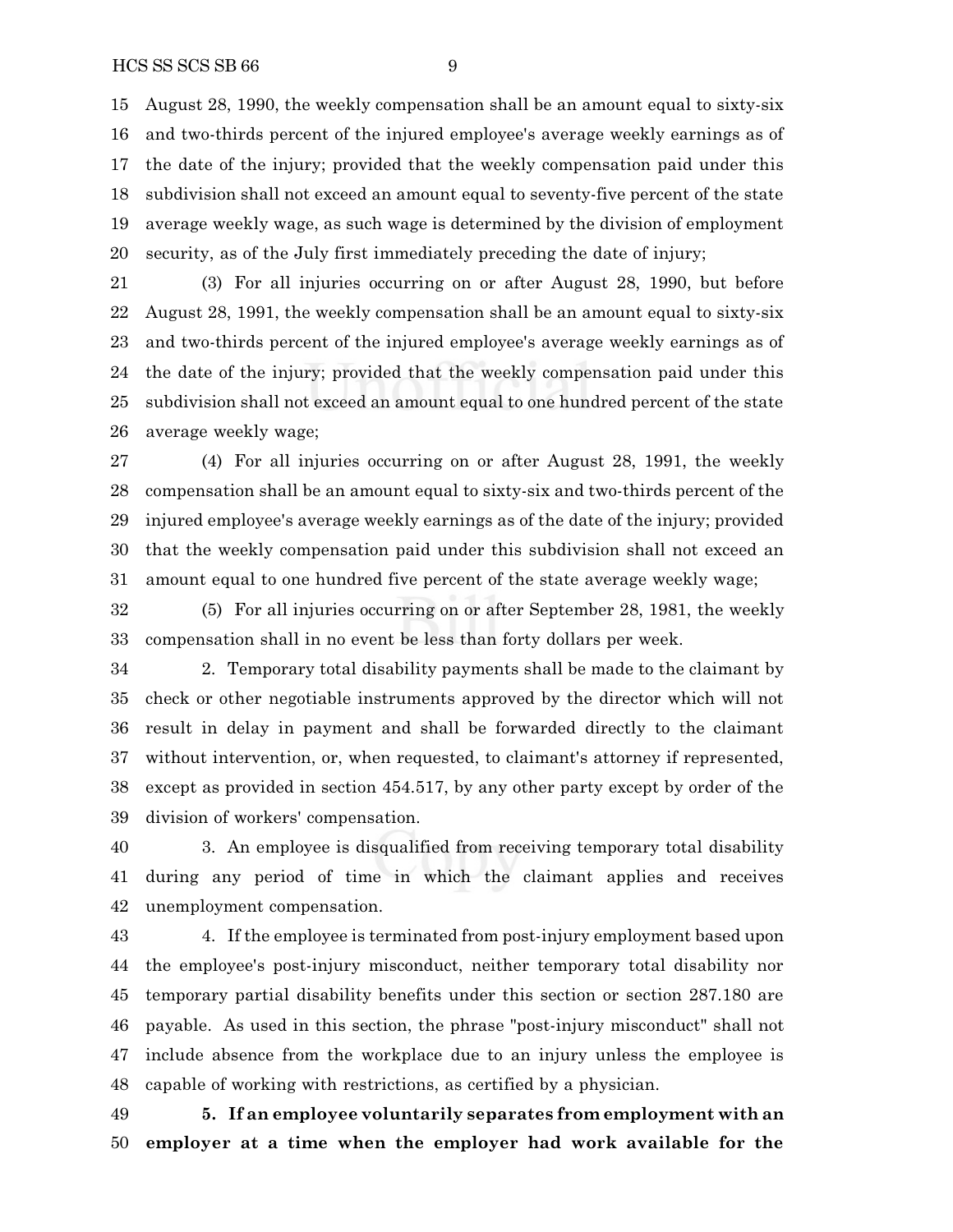**employee that was in compliance with any medical restriction imposed upon the employee within a reasonable degree of medical certainty as a result of the injury that is the subject of a claim for benefits under this chapter, neither temporary total disability nor temporary partial disability benefits available under this section or section 287.180 shall be payable.**

287.200. 1. Compensation for permanent total disability shall be paid during the continuance of such disability **from the date of maximum medical improvement** for the lifetime of the employee at the weekly rate of compensation in effect under this subsection on the date of the injury for which compensation is being made. The word "employee" as used in this section shall not include the injured worker's dependents, estate, or other persons to whom compensation may be payable as provided in subsection 1 of section 287.020. The amount of such compensation shall be computed as follows:

 (1) For all injuries occurring on or after September 28, 1983, but before September 28, 1986, the weekly compensation shall be an amount equal to sixty- six and two-thirds percent of the injured employee's average weekly earnings during the year immediately preceding the injury, as of the date of the injury; provided that the weekly compensation paid under this subdivision shall not exceed an amount equal to seventy percent of the state average weekly wage, as such wage is determined by the division of employment security, as of the July first immediately preceding the date of injury;

 (2) For all injuries occurring on or after September 28, 1986, but before August 28, 1990, the weekly compensation shall be an amount equal to sixty-six and two-thirds percent of the injured employee's average weekly earnings during the year immediately preceding the injury, as of the date of the injury; provided that the weekly compensation paid under this subdivision shall not exceed an amount equal to seventy-five percent of the state average weekly wage, as such wage is determined by the division of employment security, as of the July first immediately preceding the date of injury;

 (3) For all injuries occurring on or after August 28, 1990, but before August 28, 1991, the weekly compensation shall be an amount equal to sixty-six and two-thirds percent of the injured employee's average weekly earnings as of the date of the injury; provided that the weekly compensation paid under this subdivision shall not exceed an amount equal to one hundred percent of the state average weekly wage;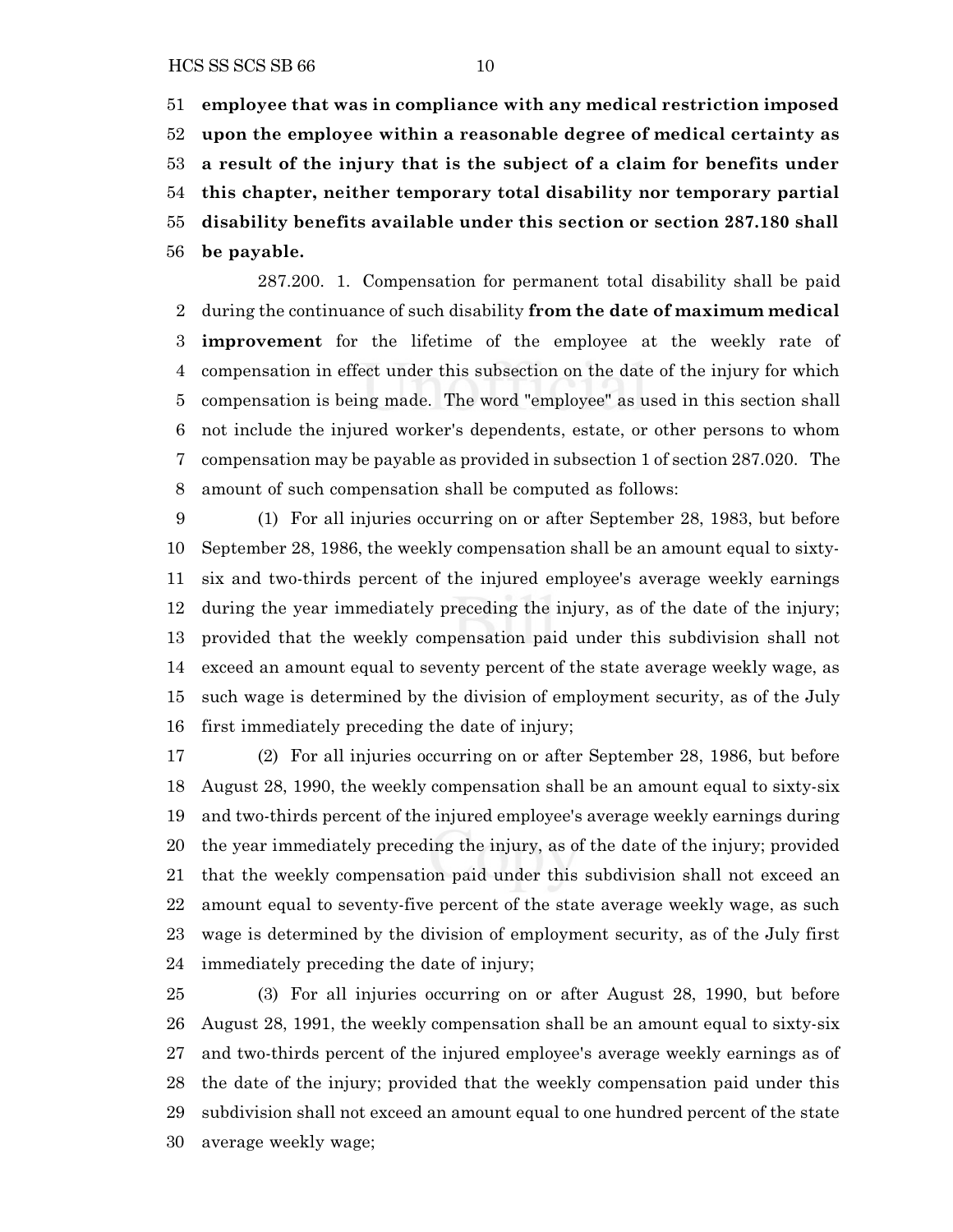(4) For all injuries occurring on or after August 28, 1991, the weekly compensation shall be an amount equal to sixty-six and two-thirds percent of the injured employee's average weekly earnings as of the date of the injury; provided that the weekly compensation paid under this subdivision shall not exceed an amount equal to one hundred five percent of the state average weekly wage;

 (5) For all injuries occurring on or after September 28, 1981, the weekly compensation shall in no event be less than forty dollars per week.

 2. Permanent total disability benefits that have accrued through the date of the injured employee's death are the only permanent total disability benefits that are to be paid in accordance with section 287.230. The right to unaccrued compensation for permanent total disability of an injured employee terminates on the date of the injured employee's death in accordance with section 287.230, and does not survive to the injured employee's dependents, estate, or other persons to whom compensation might otherwise be payable.

 3. All claims for permanent total disability shall be determined in accordance with the facts. When an injured employee receives an award for permanent total disability but by the use of glasses, prosthetic appliances, or physical rehabilitation the employee is restored to his **or her** regular work or its equivalent, the life payment mentioned in subsection 1 of this section shall be suspended during the time in which the employee is restored to his **or her** regular work or its equivalent. The employer and the division shall keep the file open in the case during the lifetime of any injured employee who has received an award of permanent total disability. In any case where the life payment is suspended under this subsection, the commission may at reasonable times review the case and either the employee or the employer may request an informal conference with the commission relative to the resumption of the employee's weekly life payment in the case.

 4. For all claims filed on or after January 1, 2014, for occupational diseases due to toxic exposure which result in a permanent total disability or death, benefits in this chapter shall be provided as follows:

 (1) Notwithstanding any provision of law to the contrary, such amount as due to the employee during said employee's life as provided for under this chapter for an award of permanent total disability and death, except such amount shall only be paid when benefits under subdivisions (2) and (3) of this subsection have been exhausted;

(2) For occupational diseases due to toxic exposure, but not including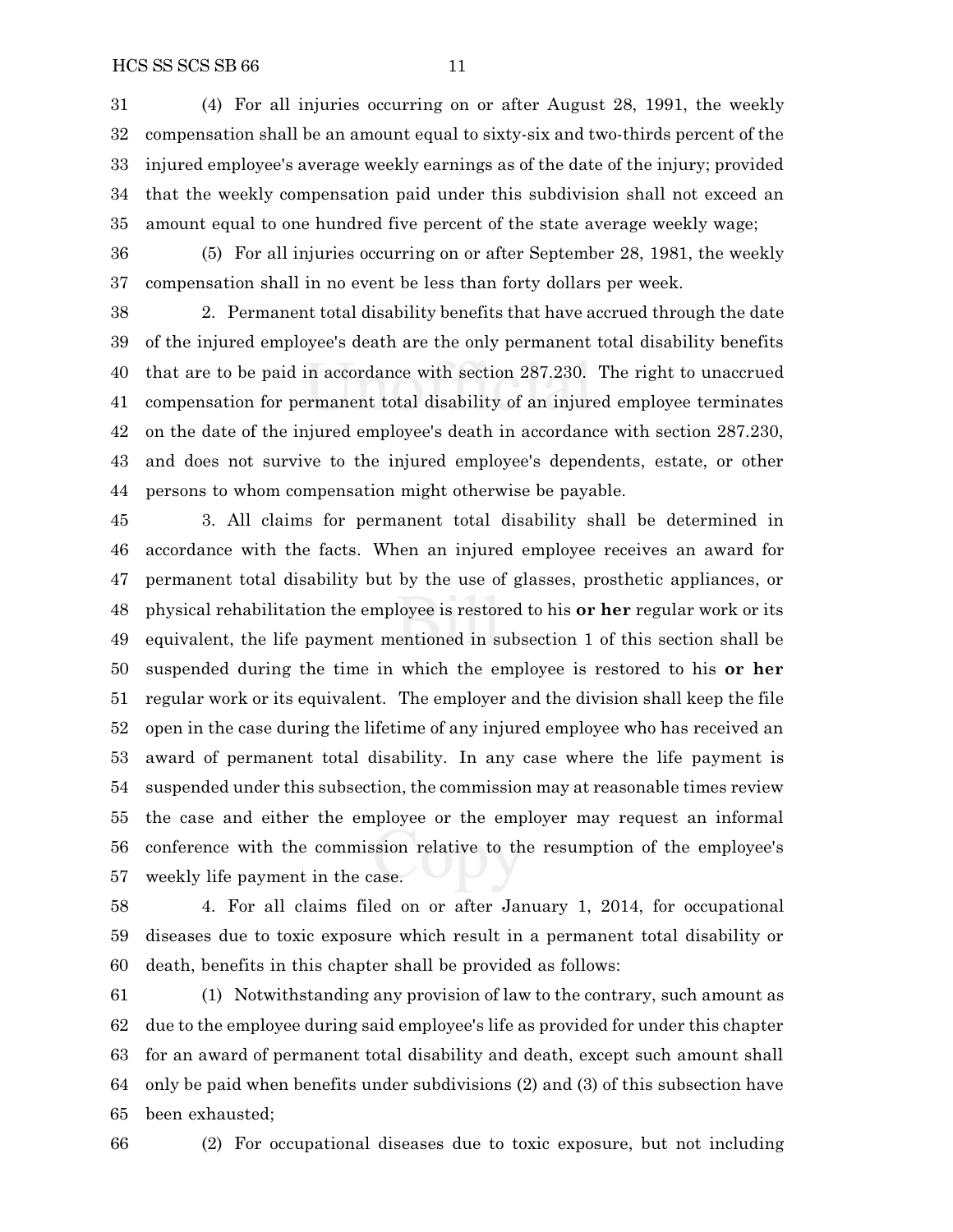mesothelioma, an amount equal to two hundred percent of the state's average weekly wage as of the date of diagnosis for one hundred weeks paid by the employer; and

 (3) In cases where occupational diseases due to toxic exposure are diagnosed to be mesothelioma:

 (a) For employers that have elected to accept mesothelioma liability under this subsection, an additional amount of three hundred percent of the state's average weekly wage for two hundred twelve weeks shall be paid by the employer or group of employers such employer is a member of. Employers that elect to accept mesothelioma liability under this subsection may do so by either insuring their liability, by qualifying as a self-insurer, or by becoming a member of a group insurance pool. A group of employers may enter into an agreement to pool their liabilities under this subsection. If such group is joined, individual members shall not be required to qualify as individual self-insurers. Such group shall comply with section 287.223. In order for an employer to make such an election, the employer shall provide the department with notice of such an election in a manner established by the department. The provisions of this paragraph shall expire on December 31, 2038; or

85 (b) For employers who reject mesothelioma under this subsection, then the exclusive remedy provisions under section 287.120 shall not apply to such liability. The provisions of this paragraph shall expire on December 31, 2038; and

 (4) The provisions of subdivision (2) and paragraph (a) of subdivision (3) of this subsection shall not be subject to suspension of benefits as provided in subsection 3 of this section; and

 (5) Notwithstanding any other provision of this chapter to the contrary, should the employee die before the additional benefits provided for in subdivision (2) and paragraph (a) of subdivision (3) of this subsection are paid, the additional benefits are payable to the employee's spouse or children, natural or adopted, legitimate or illegitimate, in addition to benefits provided under section 287.240. If there is no surviving spouse or children and the employee has received less than the additional benefits provided for in subdivision (2) and paragraph (a) of subdivision (3) of this subsection the remainder of such additional benefits shall be paid as a single payment to the estate of the employee;

 (6) The provisions of subdivision (1) of this subsection shall not be construed to affect the employee's ability to obtain medical treatment at the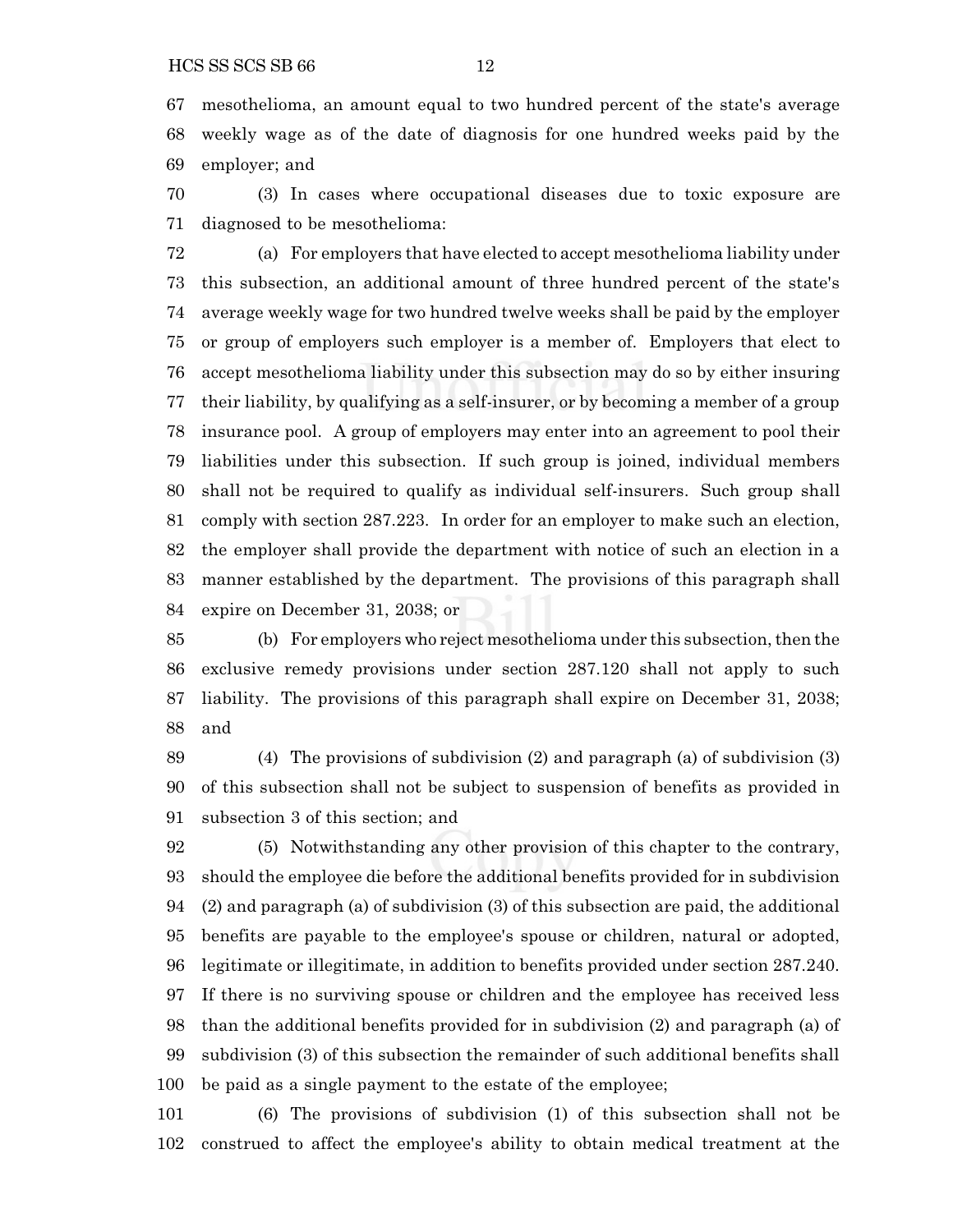employer's expense or any other benefits otherwise available under this chapter.

 5. Any employee who obtains benefits under subdivision (2) of subsection 4 of this section for acquiring asbestosis who later obtains an award for mesothelioma shall not receive more benefits than such employee would receive having only obtained benefits for mesothelioma under this section.

287.203. Whenever the employer has provided compensation under section 287.170, 287.180 or 287.200, and terminates such compensation, the employer shall notify the employee of such termination and shall advise the employee of the reason for such termination. If the employee disputes the termination of such benefits, the employee may request a hearing before the division and the division shall set the matter for hearing within **[**sixty**] thirty** days of such request and the division shall hear the matter on the date of hearing and no continuances or delays may be granted except upon a showing of good cause or by consent of the parties. The division shall render a decision within thirty days of the date of hearing. If the division or the commission determines that any proceedings have been brought, prosecuted, or defended without reasonable grounds, the division may assess the whole cost of the proceedings upon the party who brought, prosecuted, or defended them.

287.240. If the injury causes death, either with or without disability, the compensation therefor shall be as provided in this section:

 (1) In all cases the employer shall pay direct to the persons furnishing the same the reasonable expense of the burial of the deceased employee not exceeding five thousand dollars. But no person shall be entitled to compensation for the burial expenses of a deceased employee unless he **or she** has furnished the same by authority of the widow or widower, the nearest relative of the deceased employee in the county of his **or her** death, his **or her** personal representative, or the employer, who shall have the right to give the authority in the order named. All fees and charges under this section shall be fair and reasonable, shall be subject to regulation by the division or the commission and shall be limited to such as are fair and reasonable for similar service to persons of a like standard of living. The division or the commission shall also have jurisdiction to hear and determine all disputes as to the charges. If the deceased employee leaves no dependents, the death benefit in this subdivision provided shall be the limit of the liability of the employer under this chapter on account of the death, except as herein provided for burial expenses and except as provided in section 287.140; provided that in all cases when the employer admits or does not deny liability for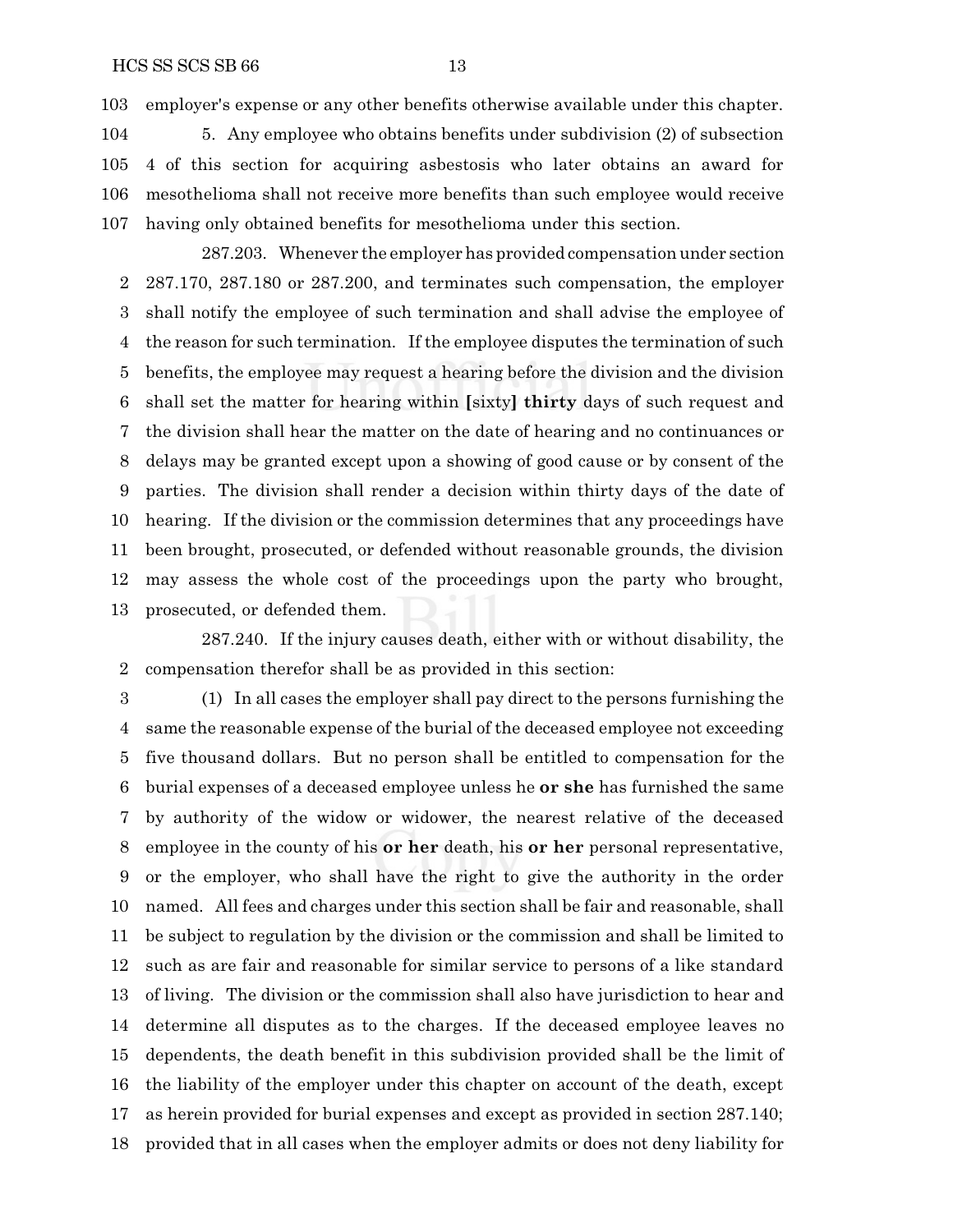the burial expense, it shall be paid within thirty days after written notice, that the service has been rendered, has been delivered to the employer. The notice may be sent by registered mail, return receipt requested, or may be made by personal delivery;

 (2) The employer shall also pay to the **[**total**]** dependents of the employee a death benefit based on the employee's average weekly earnings during the year immediately preceding the injury that results in the death of the employee, as provided in section 287.250. The amount of compensation for death, which shall be paid in installments in the same manner that compensation is required to be paid under this chapter, shall be computed as follows:

 (a) If the injury which caused the death occurred on or after September 28, 1983, but before September 28, 1986, the weekly compensation shall be an amount equal to sixty-six and two-thirds percent of the employee's average weekly earnings during the year immediately preceding the injury; provided that the weekly compensation paid under this paragraph shall not exceed an amount equal to seventy percent of the state average weekly wage, as such wage is determined by the division of employment security, as of the July first immediately preceding the date of injury**[**. If there is a total dependent, no death benefits shall be payable to partial dependents or any other persons except as provided in subdivision (1) of this section**]**;

 (b) If the injury which caused the death occurred on or after September 28, 1986, but before August 28, 1990, the weekly compensation shall be an amount equal to sixty-six and two-thirds percent of the employee's average weekly earnings during the year immediately preceding the injury; provided that the weekly compensation paid under this paragraph shall not exceed an amount equal to seventy-five percent of the state average weekly wage, as such wage is determined by the division of employment security, as of the July first immediately preceding the date of injury**[**. If there is a total dependent, no death benefit shall be payable to partial dependents or any other persons except as provided in subdivision (1) of this section**]**;

 (c) If the injury which caused the death occurred on or after August 28, 1990, but before August 28, 1991, the weekly compensation shall be an amount equal to sixty-six and two-thirds percent of the injured employee's average weekly earnings as of the date of the injury; provided that the weekly compensation paid under this paragraph shall not exceed an amount equal to one hundred percent of the state average weekly wage;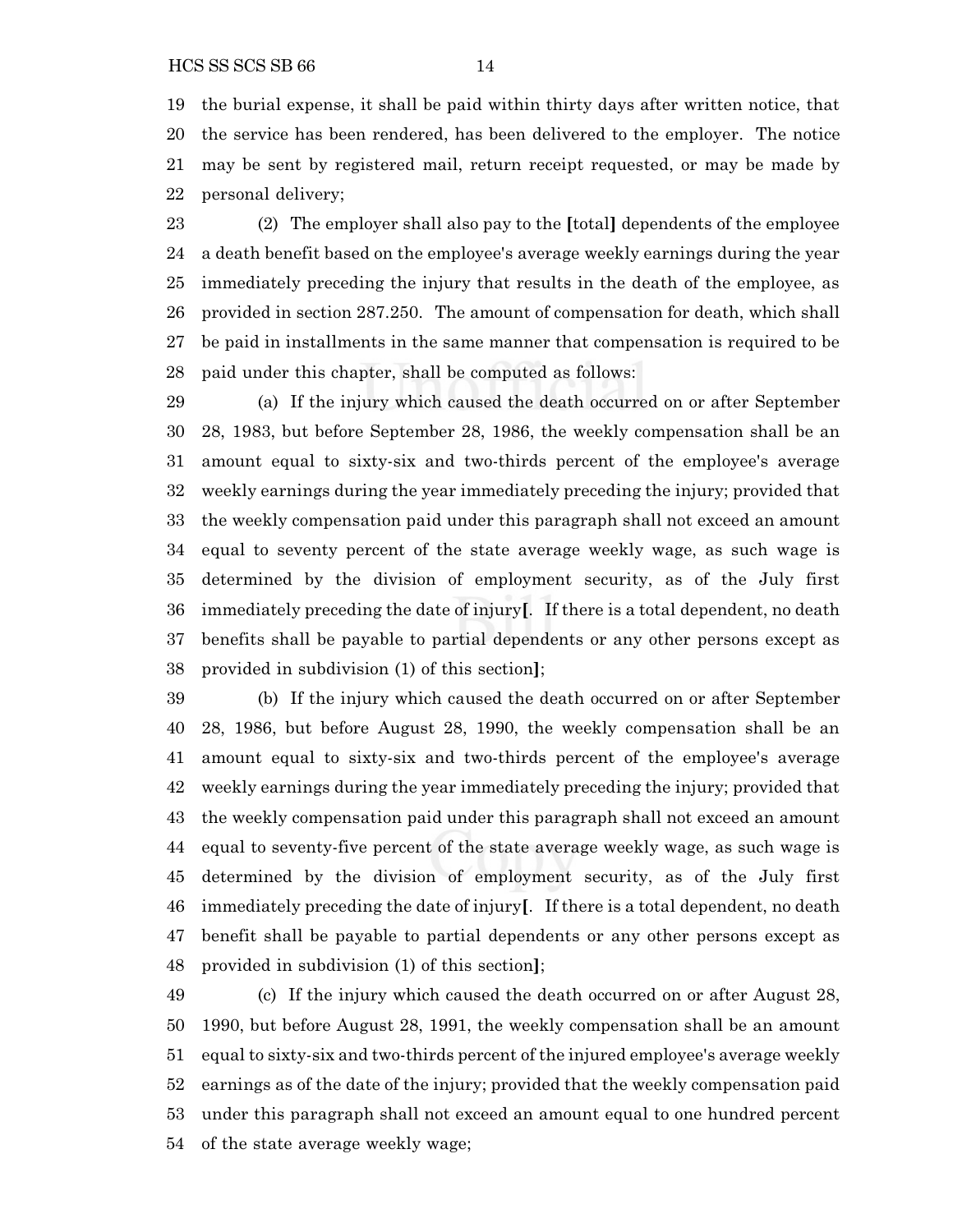(d) If the injury which caused the death occurred on or after August 28, 1991, the weekly compensation shall be an amount equal to sixty-six and two- thirds percent of the injured employee's average weekly earnings as of the date of the injury; provided that the weekly compensation paid under this paragraph shall not exceed an amount equal to one hundred five percent of the state average weekly wage;

 (e) If the injury which caused the death occurred on or after September 28, 1981, the weekly compensation shall in no event be less than forty dollars per week;

 (3) **[**If there are partial dependents, and no total dependents, a part of the death benefit herein provided in the case of total dependents, determined by the proportion of his contributions to all partial dependents by the employee at the time of the injury, shall be paid by the employer to each of the dependents proportionately;

 (4)**]** The word "dependent" as used in this chapter shall **[**be construed to**]** mean **[**a relative by blood or marriage of a deceased employee, who is actually dependent for support, in whole or in part, upon his or her wages at the time of the injury. The following persons shall be conclusively presumed to be totally dependent for support upon a deceased employee, and any death benefit shall be payable to them to the exclusion of other total dependents**]**:

 (a) A wife upon a husband with whom she lives or who is legally liable for her support, and a husband upon a wife with whom he lives or who is legally liable for his support; provided that on the death or remarriage of a widow or widower, the death benefit shall cease unless there be other **[**total**]** dependents entitled to any death benefits under this chapter. In the event of remarriage, a lump sum payment equal in amount to the benefits due for a period of two years shall be paid to the widow or widower. Thereupon the periodic death benefits shall cease unless there are other **[**total**]** dependents entitled to any death benefit under this chapter, in which event the periodic benefits to which such widow or widower would have been entitled had he or she not died or remarried shall be divided among such other **[**total**]** dependents and paid to them during their period of entitlement under this chapter; **or**

 (b) A natural, posthumous, or adopted child or children, whether legitimate or illegitimate, **including any stepchild claimable by the deceased on his or her federal tax return at the time of injury,** under the age of eighteen years, or over that age if physically or mentally incapacitated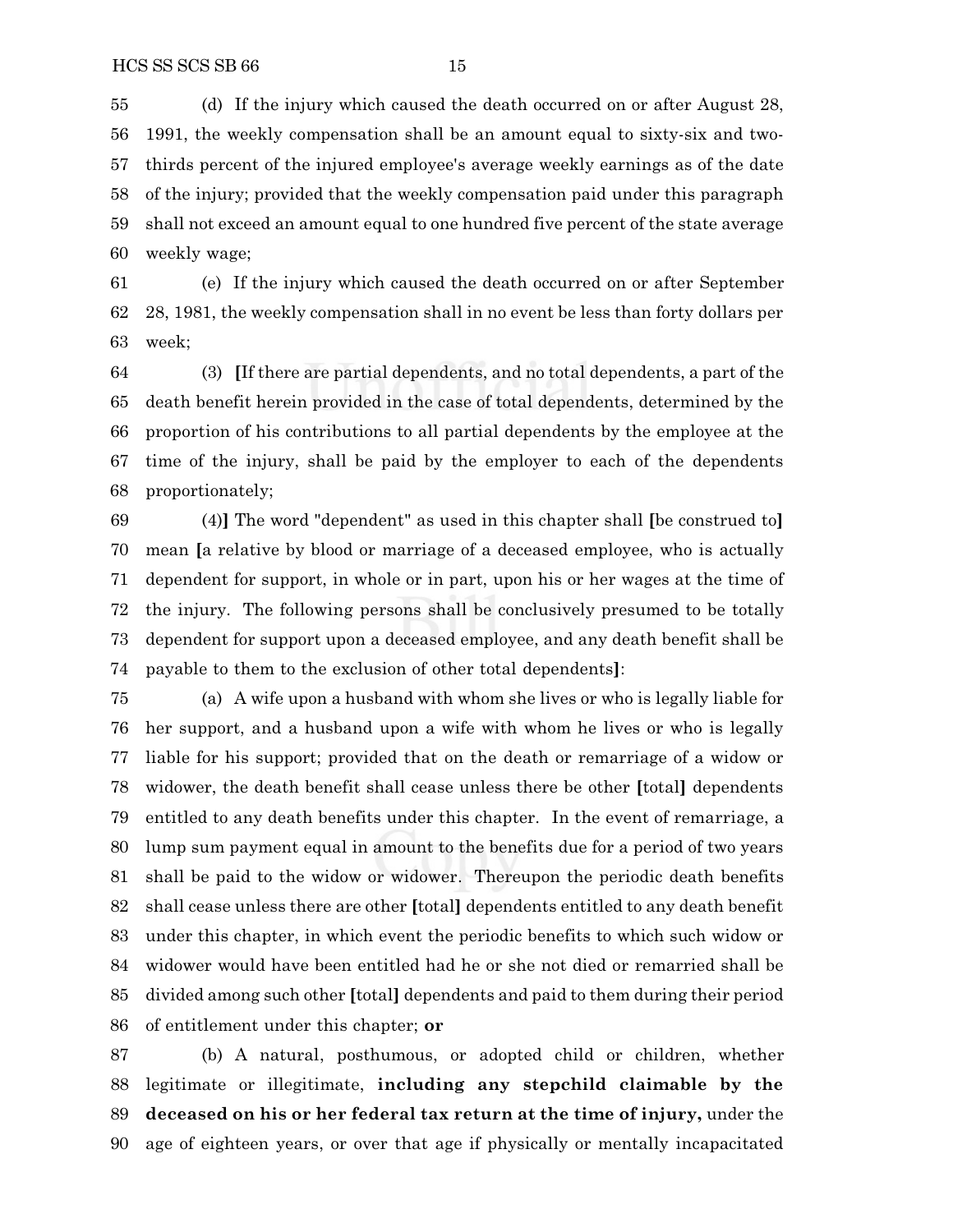HCS SS SCS SB 66 16

 from wage earning, upon the parent legally liable for the support or with whom he, she, or they are living at the time of the death of the parent. In case there is a wife or a husband mentally or physically incapacitated from wage earning, dependent upon a wife or husband, and a child or more than one child thus dependent, the death benefit shall be divided among them in such proportion as may be determined by the commission after considering their ages and other facts bearing on the dependency. In all other cases questions of **[**total or partial**] the degree of** dependency shall be determined in accordance with the facts at the time of the injury, and in such other cases if there is more than one person wholly dependent the death benefit shall be divided equally among them. The payment of death benefits to a child or other dependent as provided in this paragraph shall cease when the dependent dies, attains the age of eighteen years, or becomes physically and mentally capable of wage earning over that age, or until twenty- two years of age if the child of the deceased is in attendance and remains as a full-time student in any accredited educational institution, or if at eighteen years of age the dependent child is a member of the Armed Forces of the United States on active duty; provided, however, that such dependent child shall be entitled to compensation during four years of full-time attendance at a fully accredited educational institution to commence prior to twenty-three years of age and immediately upon cessation of his **or her** active duty in the Armed Forces, unless there are other **[**total**]** dependents entitled to the death benefit under this chapter;

 **[**(5)**] (4)** The division or the commission may, in its discretion, order or award the share of compensation of any such child to be paid to the parent, grandparent, or other adult next of kin or conservator of the child for the latter's support, maintenance and education, which order or award upon notice to the parties may be modified from time to time by the commission in its discretion with respect to the person to whom shall be paid the amount of the order or award remaining unpaid at the time of the modification;

 **[**(6)**] (5)** The payments of compensation by the employer in accordance with the order or award of the division or the commission shall discharge the employer from all further obligations as to the compensation;

 **[**(7)**] (6)** All death benefits in this chapter shall be paid in installments in the same manner as provided for disability compensation;

 **[**(8)**] (7)** Every employer shall keep a record of the correct names and addresses of the dependents of each of his **or her** employees, and upon the death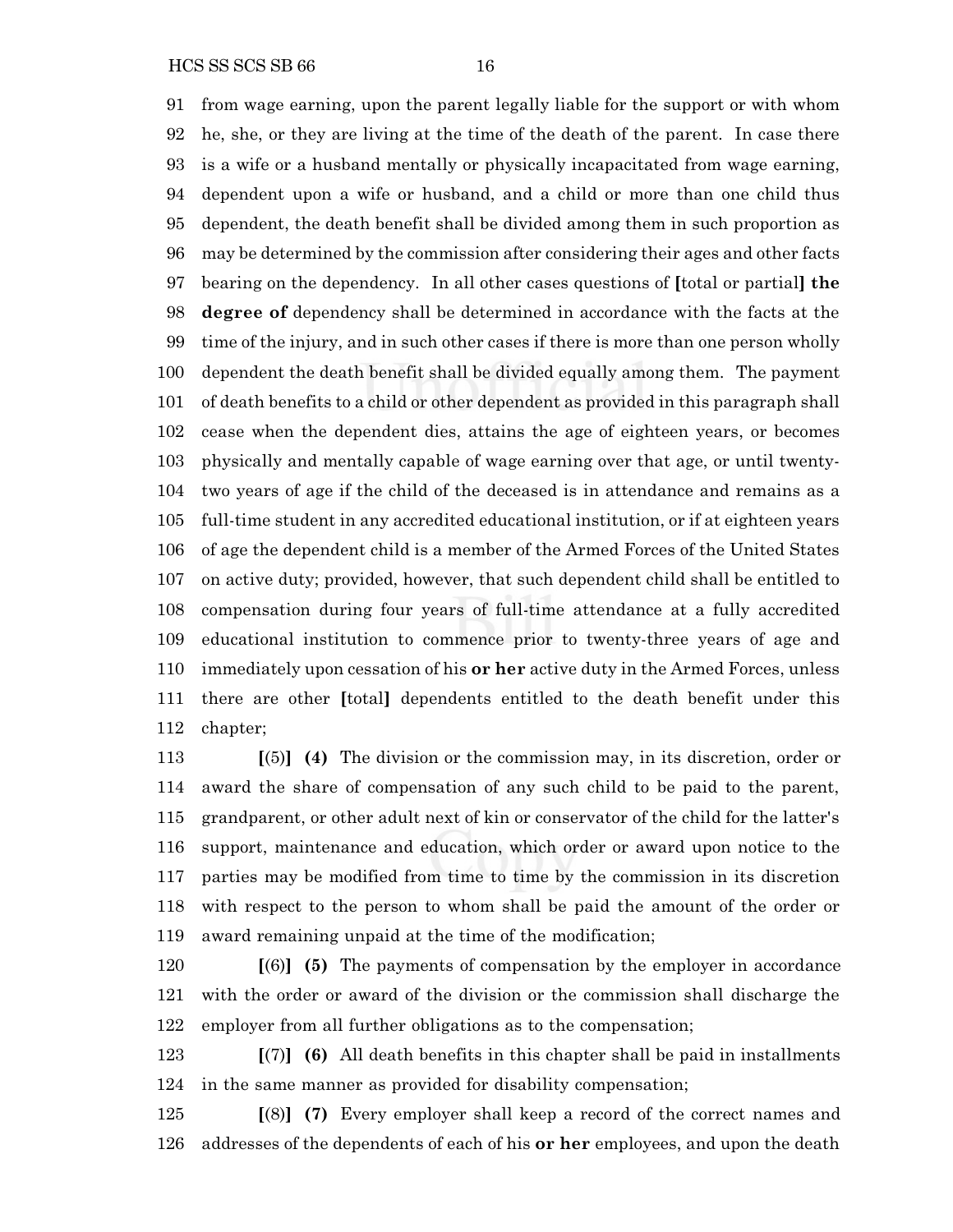of an employee by accident arising out of and in the course of his **or her** employment shall so far as possible immediately furnish the division with such names and addresses;

 **[**(9)**] (8)** Dependents receiving death benefits under the provisions of this chapter shall annually report to the division as to marital status in the case of a widow or widower or age and physical or mental condition of a dependent child. The division shall provide forms for the making of such reports.

287.243. 1. This section shall be known and may be cited as the "Line of Duty Compensation Act".

 2. As used in this section, unless otherwise provided, the following words shall mean:

 (1) "Air ambulance pilot", a person certified as an air ambulance pilot in accordance with sections 190.001 to 190.245 and corresponding regulations applicable to air ambulances adopted by the department of health and senior services, division of regulation and licensure, 19 CSR 30-40.005, et seq.;

 (2) "Air ambulance registered professional nurse", a person licensed as a registered professional nurse in accordance with sections 335.011 to 335.096 and corresponding regulations adopted by the state board of nursing, 20 CSR 2200-4, et seq., who provides registered professional nursing services as a flight nurse in conjunction with an air ambulance program that is certified in accordance with sections 190.001 to 190.245 and the corresponding regulations applicable to such programs;

 (3) **"Child", any natural, illegitimate, adopted, or posthumous child or stepchild of a deceased law enforcement officer, emergency medical technician, air ambulance pilot, air ambulance registered professional nurse, or firefighter who, at the time of the law enforcement officer's, emergency medical technician's, air ambulance pilot's, air ambulance registered professional nurse's, or firefighter's fatality is:**

**(a) Eighteen years of age or under;**

 **(b) Over eighteen years of age and a student, as defined in 5 U.S.C. Section 8101; or**

 **(c) Over eighteen years of age and incapable of self-support because of physical or mental disability;**

 **(4)** "Emergency medical technician", a person licensed in emergency medical care in accordance with standards prescribed by sections 190.001 to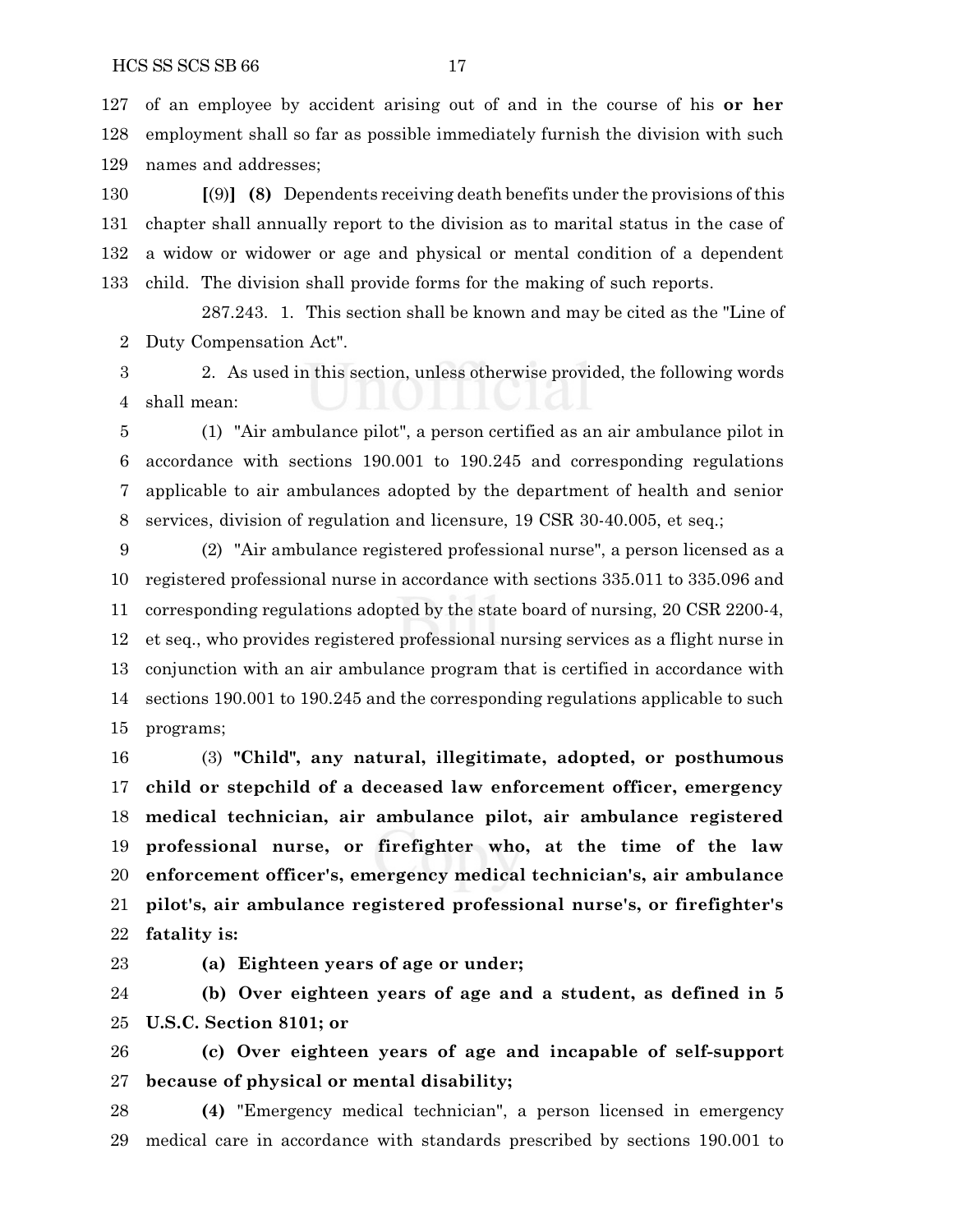190.245 and by rules adopted by the department of health and senior services under sections 190.001 to 190.245;

 **[**(4)**] (5)** "Firefighter", any person, including a volunteer firefighter, employed by the state or a local governmental entity as an employer defined under subsection 1 of section 287.030, or otherwise serving as a member or officer of a fire department either for the purpose of the prevention or control of fire or the underwater recovery of drowning victims;

 **[**(5)**] (6)** "Killed in the line of duty", when any person defined in this section loses his or her life when:

 (a) Death is caused by an accident or the willful act of violence of another; (b) The law enforcement officer, emergency medical technician, air ambulance pilot, air ambulance registered professional nurse, or firefighter is in the active performance of his or her duties in his or her respective profession and there is a relationship between the accident or commission of the act of violence and the performance of the duty, even if the individual is off duty; the law enforcement officer, emergency medical technician, air ambulance pilot, air ambulance registered professional nurse, or firefighter is traveling to or from employment; or the law enforcement officer, emergency medical technician, air ambulance pilot, air ambulance registered professional nurse, or firefighter is taking any meal break or other break which takes place while that individual is on duty;

(c) Death is the natural and probable consequence of the injury; and

 (d) Death occurs within three hundred weeks from the date the injury was received.

 The term excludes death resulting from the willful misconduct or intoxication of the law enforcement officer, emergency medical technician, air ambulance pilot, air ambulance registered professional nurse, or firefighter. The division of workers' compensation shall have the burden of proving such willful misconduct or intoxication;

 **[**(6)**] (7)** "Law enforcement officer", any person employed by the state or a local governmental entity as a police officer, peace officer certified under chapter 590, or serving as an auxiliary police officer or in some like position involving the enforcement of the law and protection of the public interest at the risk of that person's life;

 **[**(7)**] (8)** "Local governmental entity", includes counties, municipalities, townships, board or other political subdivision, cities under special charter, or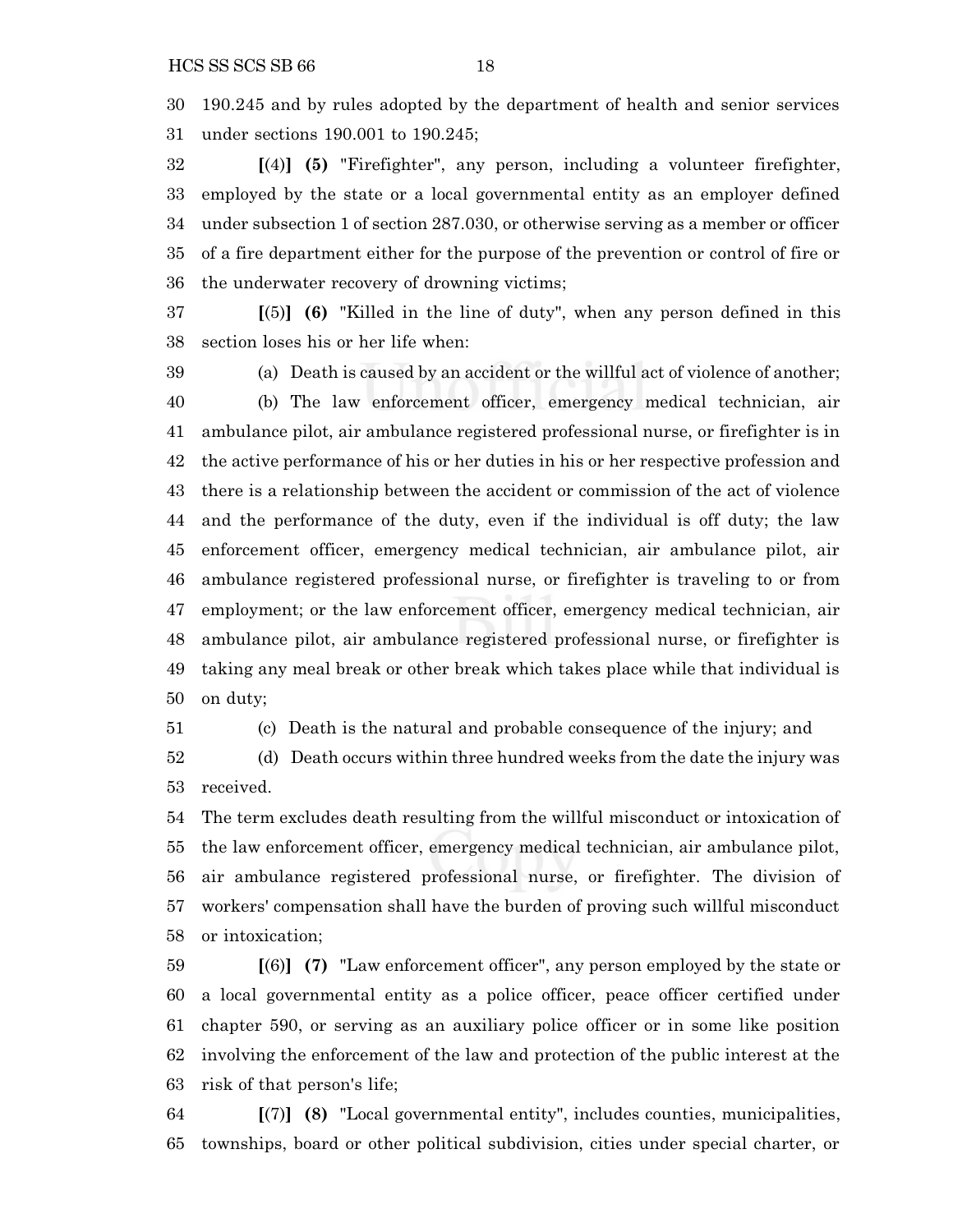under the commission form of government, fire protection districts, ambulance districts, and municipal corporations;

 **[**(8)**] (9)** "State", the state of Missouri and its departments, divisions, boards, bureaus, commissions, authorities, and colleges and universities;

 **[**(9)**] (10)** "Volunteer firefighter", a person having principal employment other than as a firefighter, but who is carried on the rolls of a regularly constituted fire department either for the purpose of the prevention or control of fire or the underwater recovery of drowning victims, the members of which are under the jurisdiction of the corporate authorities of a city, village, incorporated town, or fire protection district. Volunteer firefighter shall not mean an individual who volunteers assistance without being regularly enrolled as a firefighter.

 3. (1) A claim for compensation under this section shall be filed by **[**the estate of**] survivors of** the deceased with the division of workers' compensation not later than one year from the date of death of a law enforcement officer, emergency medical technician, air ambulance pilot, air ambulance registered professional nurse, or firefighter. If a claim is made within one year of the date of death of a law enforcement officer, emergency medical technician, air ambulance pilot, air ambulance registered professional nurse, or firefighter killed in the line of duty, compensation shall be paid, if the division finds that the claimant is entitled to compensation under this section.

 (2) The amount of compensation paid to the claimant shall be twenty-five thousand dollars, subject to appropriation, for death occurring on or after June 19, 2009.

 4. **Any compensation awarded under the provisions of this section shall be distributed as follows:**

 **(1) To the surviving spouse of the law enforcement officer, emergency medical technician, air ambulance pilot, air ambulance registered professional nurse, or firefighter if there is no child who survived the law enforcement officer, emergency medical technician, air ambulance pilot, air ambulance registered professional nurse, or firefighter;**

 **(2) Fifty percent to the surviving child, or children, in equal shares, and fifty percent to the surviving spouse if there is at least one child who survived the law enforcement officer, emergency medical technician, air ambulance pilot, air ambulance registered professional**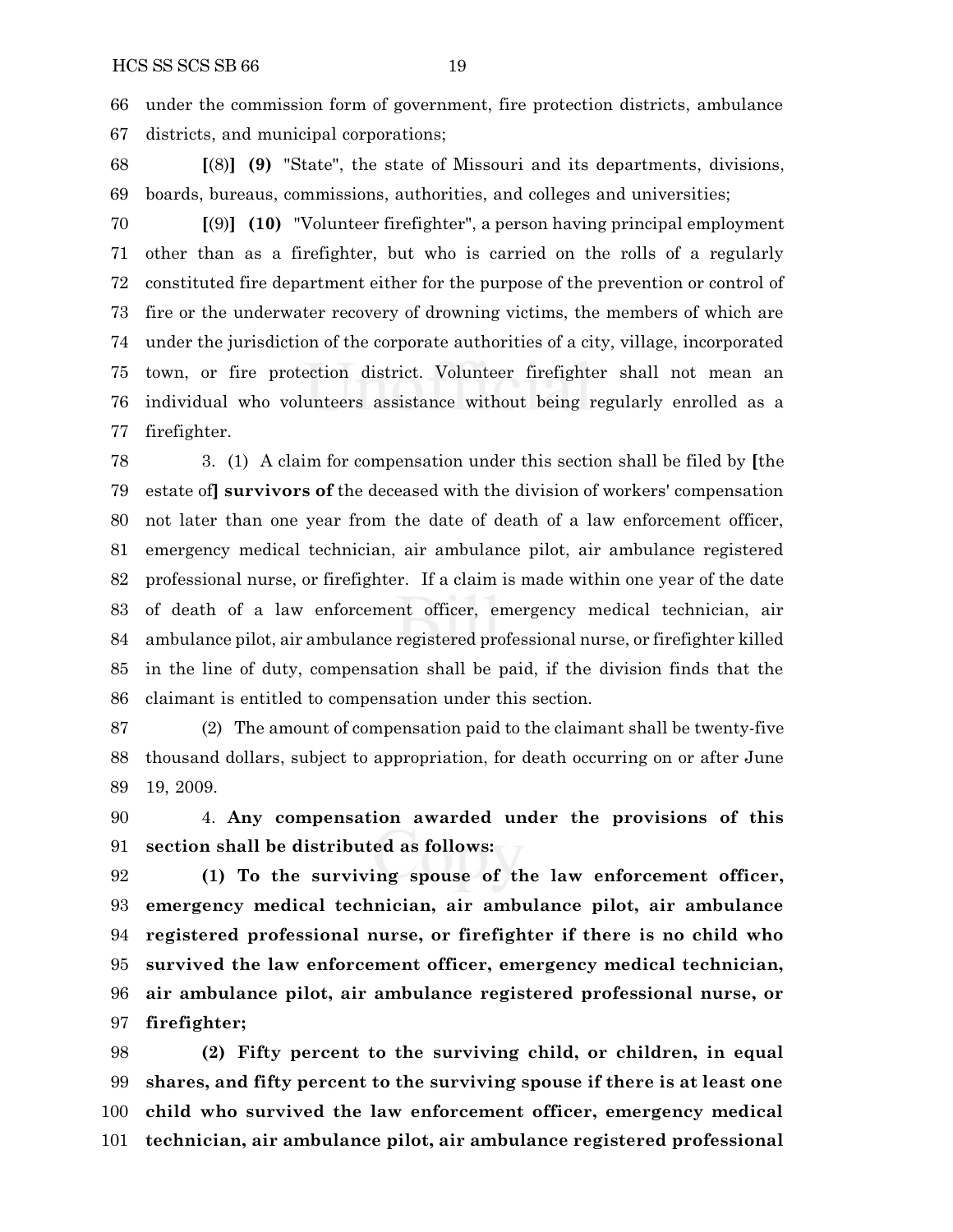**nurse, or firefighter, and a surviving spouse of the law enforcement officer, emergency medical technician, air ambulance pilot, air ambulance registered professional nurse, or firefighter;**

 **(3) To the surviving child, or children, in equal shares, if there is no surviving spouse of the law enforcement officer, emergency medical technician, air ambulance pilot, air ambulance registered professional nurse, or firefighter;**

 **(4) If there is no surviving spouse of the law enforcement officer, emergency medical technician, air ambulance pilot, air ambulance registered professional nurse, or firefighter and no surviving child:**

 **(a) To the surviving individual, or individuals, in shares per the designation or, otherwise, in equal shares, designated by the law enforcement officer, emergency medical technician, air ambulance pilot, air ambulance registered professional nurse, or firefighter to receive benefits under this subsection in the most recently executed designation of beneficiary of the law enforcement officer, emergency medical technician, air ambulance pilot, air ambulance registered professional nurse, or firefighter on file at the time of death with the public safety agency, organization, or unit; or**

 **(b) To the surviving individual, or individuals, in equal shares, designated by the law enforcement officer, emergency medical technician, air ambulance pilot, air ambulance registered professional nurse, or firefighter to receive benefits under the most recently executed life insurance policy of the law enforcement officer, emergency medical technician, air ambulance pilot, air ambulance registered professional nurse, or firefighter on file at the time of death with the public safety agency, organization, or unit if there is no individual qualifying under paragraph (a);**

 **(5) To the surviving parent, or parents, in equal shares, of the law enforcement officer, emergency medical technician, air ambulance pilot, air ambulance registered professional nurse, or firefighter if there is no individual qualifying under subdivisions (1), (2), (3), or (4) of this subsection; or**

 **(6) To the surviving individual, or individuals, in equal shares, who would qualify under the definition of the term "child" but for age if there is no individual qualifying under subdivision (1), (2), (3), (4), or (5) of this subsection.**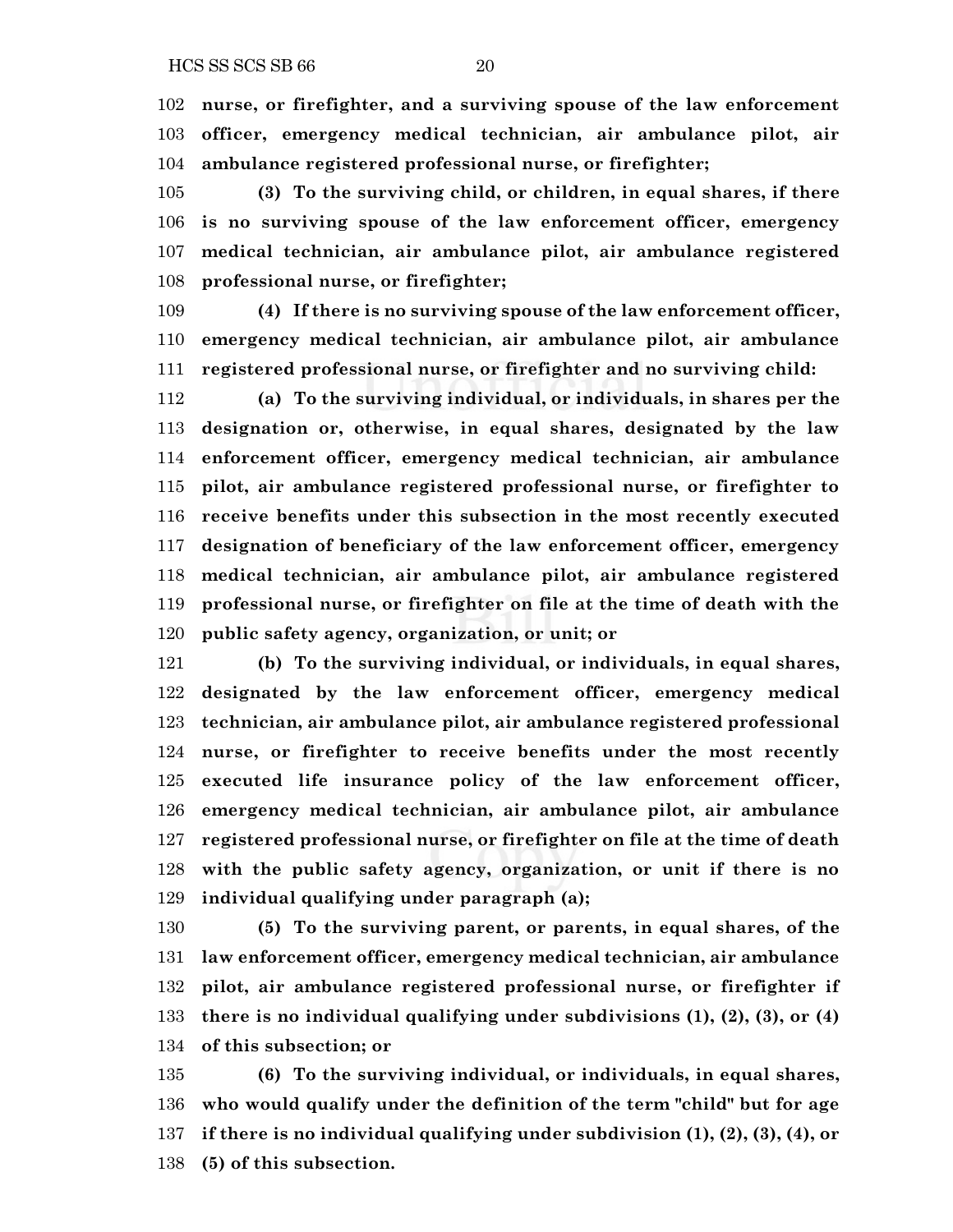**5.** Notwithstanding subsection 3 of this section, no compensation is payable under this section unless a claim is filed within the time specified under this section setting forth:

 (1) The name, address, and title or designation of the position in which the law enforcement officer, emergency medical technician, air ambulance pilot, air ambulance registered professional nurse, or firefighter was serving at the time of his or her death;

(2) The name and address of the claimant;

 (3) A full, factual account of the circumstances resulting in or the course of events causing the death at issue; and

(4) Such other information that is reasonably required by the division.

 When a claim is filed, the division of workers' compensation shall make an investigation for substantiation of matters set forth in the application.

 **[**5.**] 6.** The compensation provided for under this section is in addition to, and not exclusive of, any pension rights, death benefits, or other compensation the claimant may otherwise be entitled to by law.

 **[**6.**] 7.** Neither employers nor workers' compensation insurers shall have subrogation rights against any compensation awarded for claims under this section. Such compensation shall not be assignable, shall be exempt from attachment, garnishment, and execution, and shall not be subject to setoff or counterclaim, or be in any way liable for any debt, except that the division or commission may allow as lien on the compensation, reasonable attorney's fees for services in connection with the proceedings for compensation if the services are found to be necessary. Such fees are subject to regulation as set forth in section 287.260.

 **[**7.**] 8.** Any person seeking compensation under this section who is aggrieved by the decision of the division of workers' compensation regarding his or her compensation claim, may make application for a hearing as provided in section 287.450. The procedures applicable to the processing of such hearings and determinations shall be those established by this chapter. Decisions of the administrative law judge under this section shall be binding, subject to review by either party under the provisions of section 287.480.

**[**8.**] 9.** Pursuant to section 23.253 of the Missouri sunset act:

 (1) The provisions of the new program authorized under this section shall automatically sunset six years after June 19, 2019, unless reauthorized by an act of the general assembly; and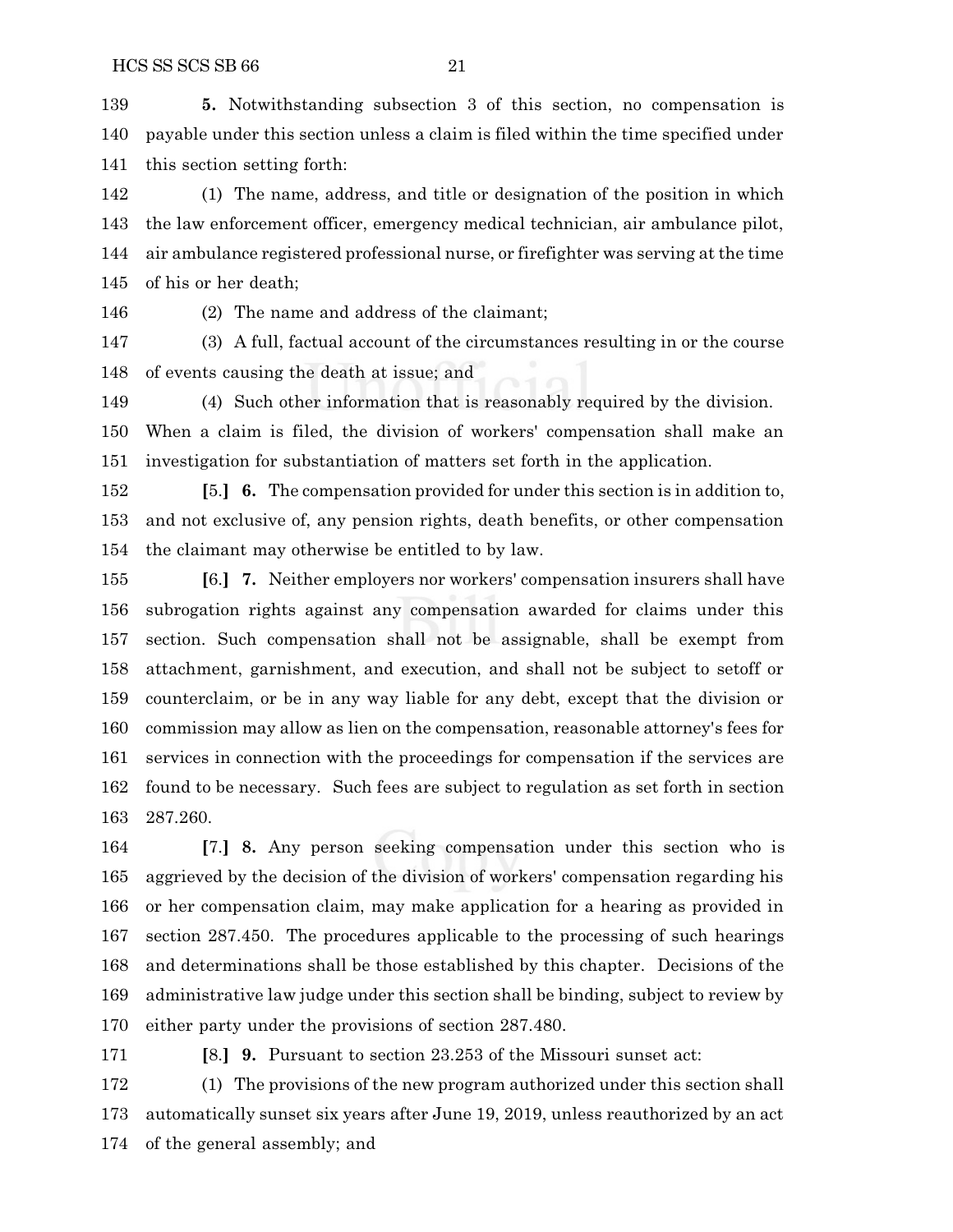(2) If such program is reauthorized, the program authorized under this section shall automatically sunset twelve years after the effective date of the reauthorization of this section; and

 (3) This section shall terminate on September first of the calendar year immediately following the calendar year in which the program authorized under this section is sunset.

 **[**9.**] 10.** The provisions of this section, unless specified, shall not be subject to other provisions of this chapter.

 **[**10.**] 11.** There is hereby created in the state treasury the "Line of Duty Compensation Fund", which shall consist of moneys appropriated to the fund and any voluntary contributions, gifts, or bequests to the fund. The state treasurer shall be custodian of the fund and shall approve disbursements from the fund in accordance with sections 30.170 and 30.180. Upon appropriation, money in the fund shall be used solely for paying claims under this section. Notwithstanding the provisions of section 33.080 to the contrary, any moneys remaining in the fund at the end of the biennium shall not revert to the credit of the general revenue fund. The state treasurer shall invest moneys in the fund in the same manner as other funds are invested. Any interest and moneys earned on such investments shall be credited to the fund.

 **[**11.**] 12.** The division shall promulgate rules to administer this section, including but not limited to the appointment of claims to multiple claimants, record retention, and procedures for information requests. Any rule or portion of a rule, as that term is defined in section 536.010, that is created under the authority delegated in this section shall become effective only if it complies with and is subject to all of the provisions of chapter 536 and, if applicable, section 536.028. This section and chapter 536 are nonseverable and if any of the powers vested with the general assembly under chapter 536 to review, to delay the effective date, or to disapprove and annul a rule are subsequently held unconstitutional, then the grant of rulemaking authority and any rule proposed or adopted after June 19, 2009, shall be invalid and void.

287.280. 1. Every employer subject to the provisions of this chapter shall, on either an individual or group basis, insure their entire liability under the workers' compensation law; and may insure in whole or in part their employer liability, under a policy of insurance or a self-insurance plan, except as hereafter provided, with some insurance carrier authorized to insure such liability in this state, except that an employer or group of employers may themselves carry the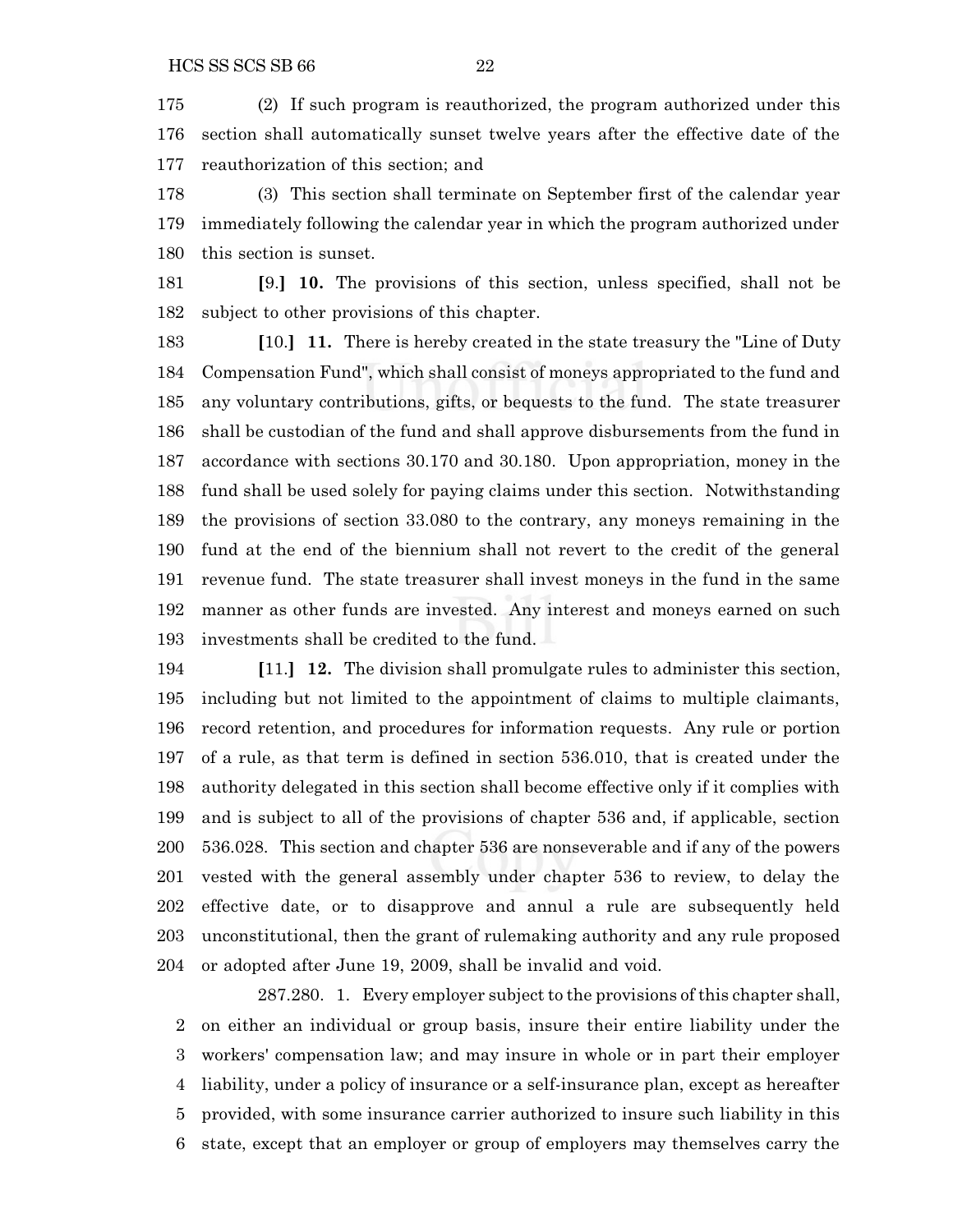HCS SS SCS SB 66 23

 whole or any part of the liability without insurance upon satisfying the division of their ability to do so. If an employer or group of employers have qualified to self-insure their liability under this chapter, the division of workers' compensation may, if it finds after a hearing that the employer or group of employers are willfully and intentionally violating the provisions of this chapter with intent to defraud their employees of their right to compensation, suspend or revoke the right of the employer or group of employers to self-insure their liability. If the employer or group of employers fail to comply with this section, an injured employee or his **or her** dependents may elect after the injury either to bring an action against such employer or group of employers to recover damages for personal injury or death and it shall not be a defense that the injury or death was caused by the negligence of a fellow servant, or that the employee had assumed the risk of the injury or death, or that the injury or death was caused to any degree by the negligence of the employee; or to recover under this chapter with the compensation payments commuted and immediately payable; or, if the employee elects to do so, he or she may file a request with the division for payment to be made for medical expenses out of the second injury fund as provided in subsection 7 of section 287.220. If the employer or group of employers are carrying their own insurance, on the application of any person entitled to compensation and on proof of default in the payment of any installment, the division shall require the employer or group of employers to furnish security for the payment of the compensation, and if not given, all other compensation shall be commuted and become immediately payable; provided, that employers engaged in the mining business shall be required to insure only their liability hereunder to the extent of the equivalent of the maximum liability under this chapter for ten deaths in any one accident, but the employer or group of employers may carry their own risk for any excess liability. When a group of employers enter into an agreement to pool their liabilities under this chapter, individual members will not be required to qualify as individual self-insurers.

 2. Groups of employers qualified to insure their liability pursuant to chapter 537 or this chapter shall utilize a uniform experience rating plan promulgated by an approved advisory organization. Such groups shall develop experience ratings for their members based on the plan. Nothing in this section shall relieve an employer from remitting, without any charge to the employer, the employer's claims history to an approved advisory organization.

3. For every entity qualified to group self-insure their liability pursuant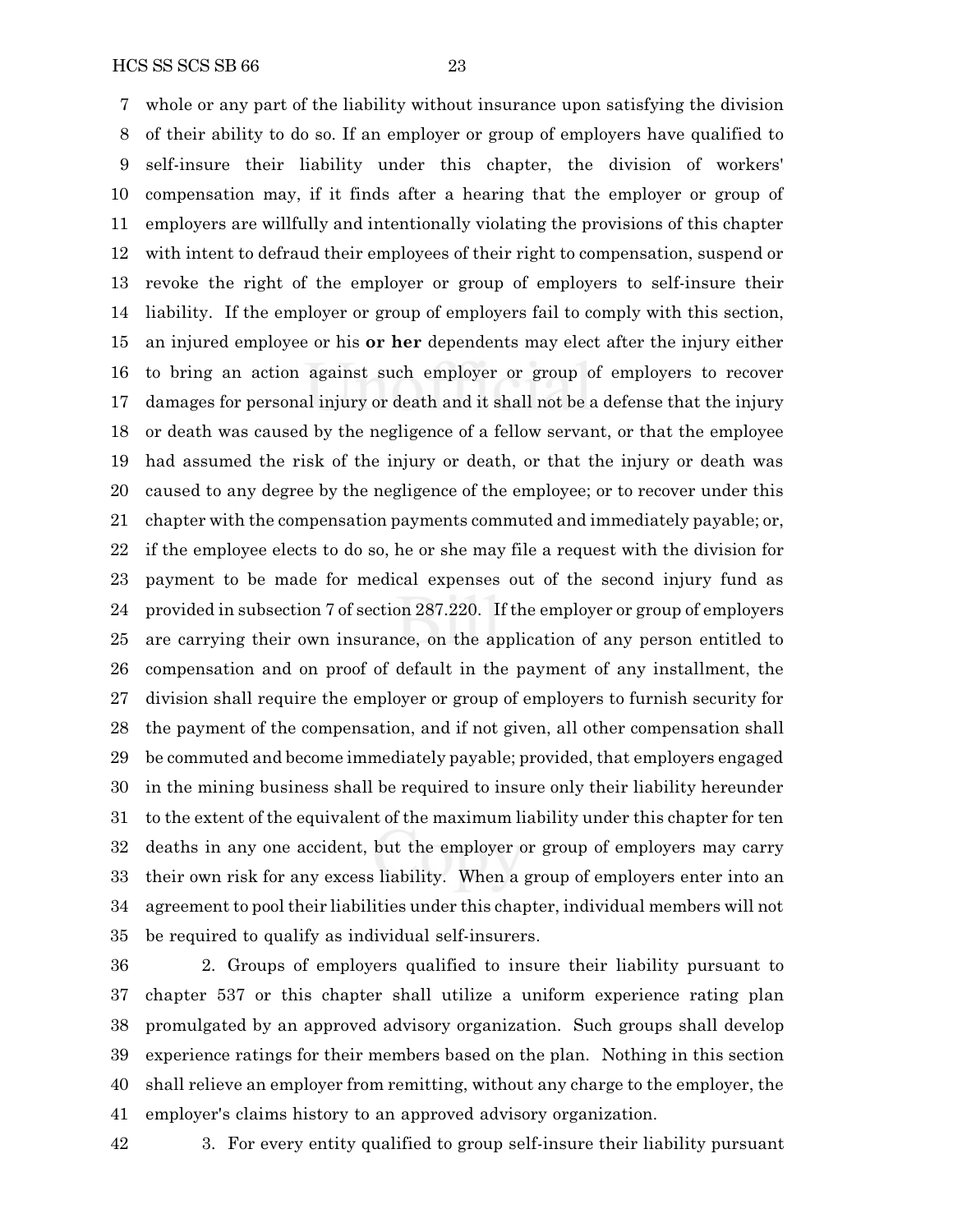to this chapter or chapter 537, each entity shall not authorize total discounts for any individual member exceeding twenty-five percent beginning January 1, 1999. All discounts shall be based on objective quantitative factors and applied uniformly to all trust members.

 4. Any group of employers that have qualified to self-insure their liability pursuant to this chapter shall file with the division premium rates, based on pure premium rate data, adjusted for loss development and loss trending as filed by the advisory organization with the department of insurance, financial institutions and professional registration pursuant to section 287.975, plus any estimated expenses and other factors or based on average rate classifications calculated by the department of insurance, financial institutions and professional registration as taken from the premium rates filed by the twenty insurance companies providing the greatest volume of workers' compensation insurance coverage in this state. The rate is inadequate if funds equal to the full ultimate cost of anticipated losses and loss adjustment expenses are not produced when the prospective loss costs are applied to anticipated payrolls. The provisions of this subsection shall not apply to those political subdivisions of this state that have qualified to self-insure their liability pursuant to this chapter as authorized by section 537.620 on an assessment plan. Any such group may file with the division a composite rate for all coverages provided under that section.

 5. **When considering applications for new trust self-insurers, as described under 8 CSR 50-3.010, the division shall require proof of payment by each member of not less than twenty-five percent of the estimated annual premium; except that, for new members who wish to join an existing trust self-insurer during the policy year rather than at the beginning of the policy year, the division shall require proof of payment of the lesser of the estimated premium of three months or the estimated premium for the balance of the policy year.**

 **6. Self-insured trusts, as described under 8 CSR 50-3.010, may invest surplus moneys from a prior trust year not needed for current obligations. Notwithstanding any provision of law to the contrary, upon approval by the division, a self-insured trust may invest up to one hundred percent of surplus moneys in securities designated by the state treasurer as acceptable collateral to secure state deposits under section 30.270.**

**7.** Any finding or determination made by the division under this section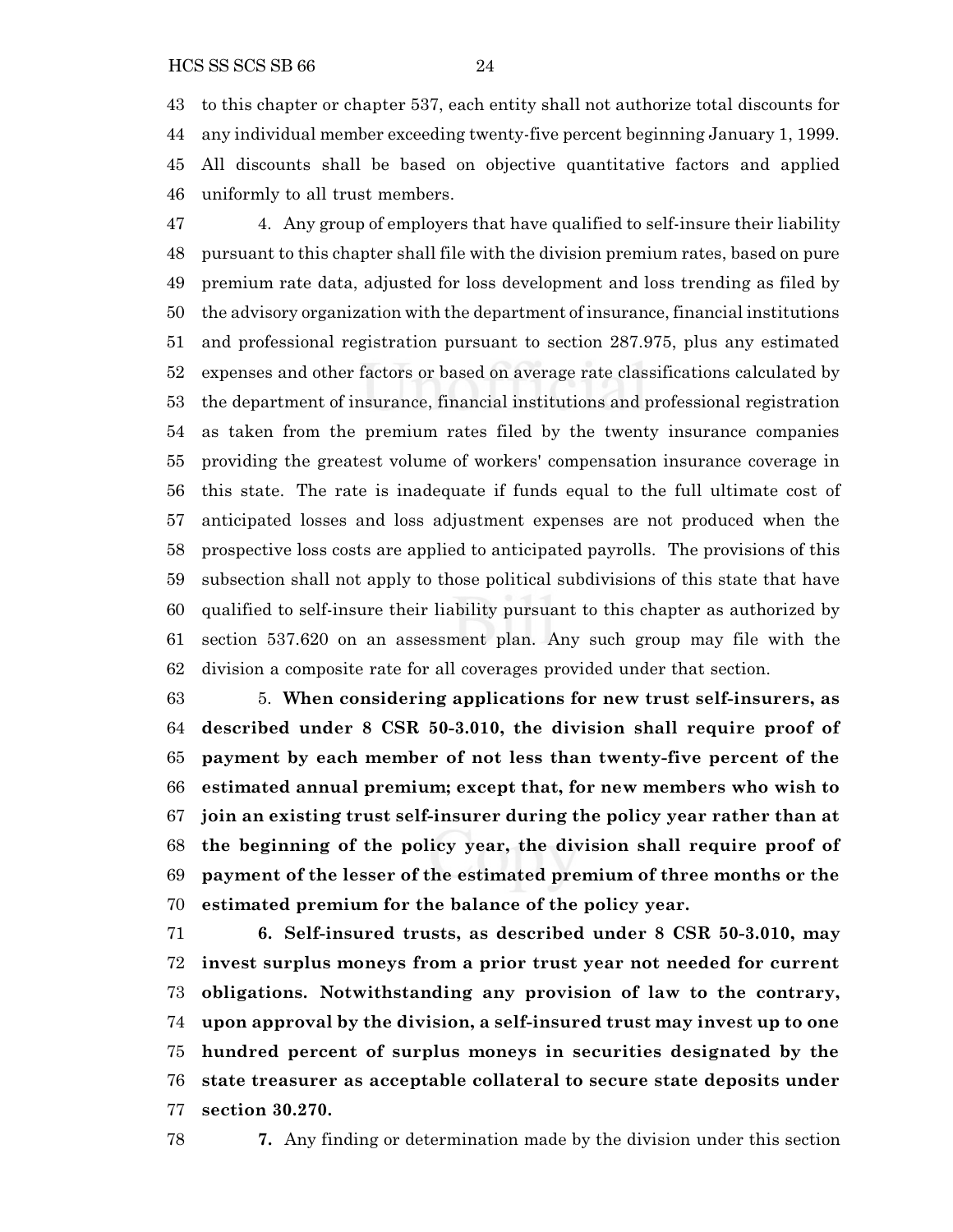may be reviewed as provided in sections 287.470 and 287.480.

 **[**6.**] 8.** No rule or portion of a rule promulgated under the authority of this section shall become effective unless it has been promulgated pursuant to the provisions of section 536.024.

 **[**7.**] 9.** Any records submitted pursuant to this section, and pursuant to any rule promulgated by the division pursuant to this section, shall be considered confidential and not subject to chapter 610. Any party to a workers' compensation case involving the party that submitted the records shall be able to subpoena the records for use in a workers' compensation case, if the information is otherwise relevant.

287.390. 1. Parties to claims hereunder may enter into voluntary agreements in settlement thereof, but no agreement by an employee or his or her dependents to waive his or her rights under this chapter shall be valid, nor shall any agreement of settlement or compromise of any dispute or claim for compensation under this chapter be valid until approved by an administrative law judge or the commission, nor shall an administrative law judge or the commission approve any settlement which is not in accordance with the rights of the parties as given in this chapter. No such agreement shall be valid unless made after seven days from the date of the injury or death. An administrative law judge, or the commission, shall approve a settlement agreement as valid and enforceable as long as the settlement is not the result of undue influence or fraud, the employee fully understands his or her rights and benefits, and voluntarily agrees to accept the terms of the agreement.

 2. A compromise settlement approved by an administrative law judge or the commission during the employee's lifetime shall extinguish and bar all claims for compensation for the employee's death if the settlement compromises a dispute on any question or issue other than the extent of disability or the rate of compensation.

 3. Notwithstanding the provisions of section 287.190, an employee shall be afforded the option of receiving a compromise settlement as a one-time lump sum payment. A compromise settlement approved by an administrative law judge or the commission shall indicate the manner of payment chosen by the employee. 4. A minor dependent, by parent or conservator, may compromise disputes and may enter into a compromise settlement agreement, and upon approval by an administrative law judge or the commission the settlement agreement shall have the same force and effect as though the minor had been an adult. The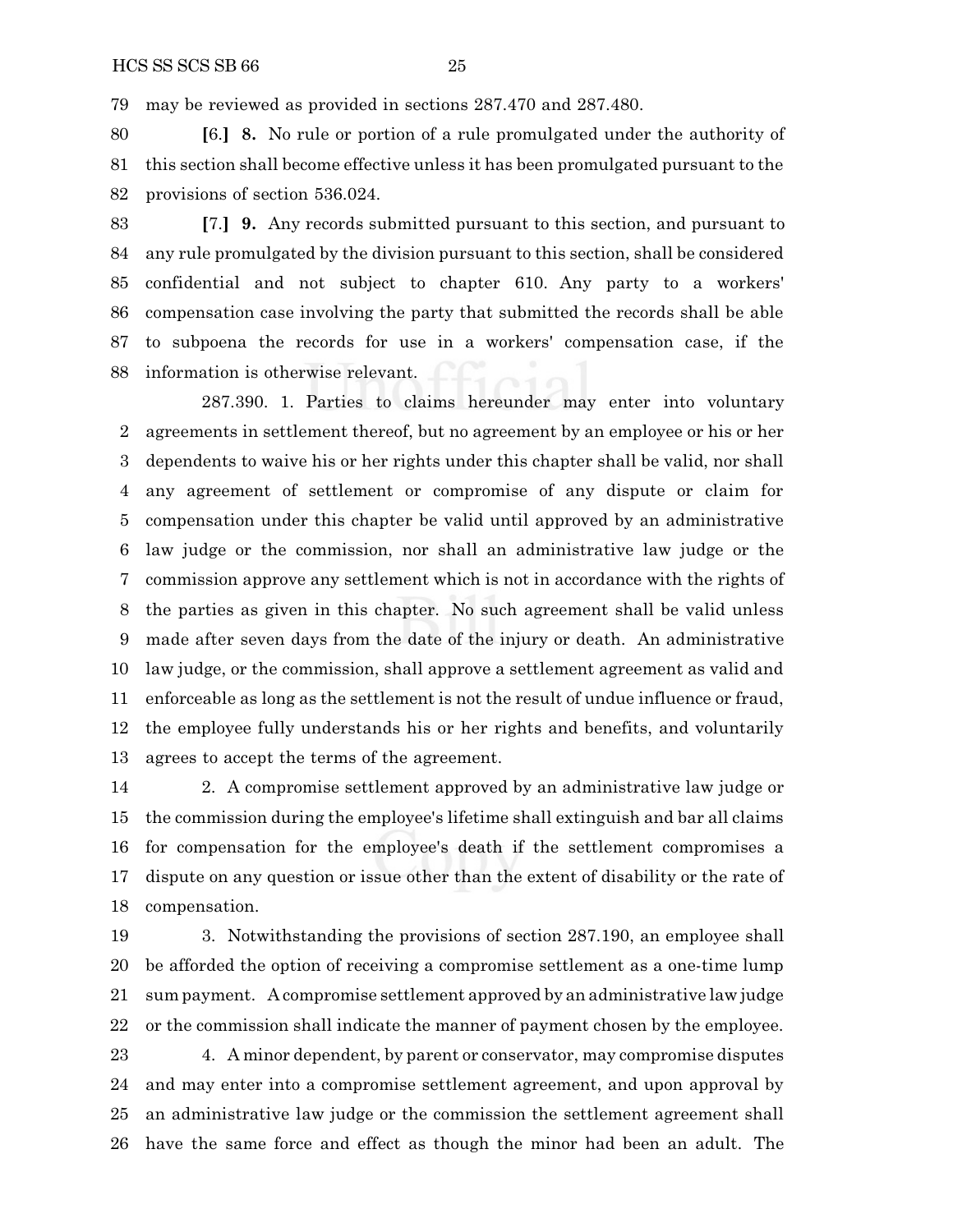payment of compensation by the employer in accordance with the settlement agreement shall discharge the employer from all further obligation.

 5. In any claim under this chapter where an offer of settlement is made in writing and filed with the division by the employer, an employee is entitled to one hundred percent of the amount offered, provided such employee is not represented by counsel at the time the offer is tendered. Where such offer of settlement is not accepted and where additional proceedings occur with regard to the employee's claim, the employee is entitled to one hundred percent of the amount initially offered. Legal counsel representing the employee shall receive reasonable fees for services rendered.

 6. As used in this chapter, "amount in dispute" means the dollar amount in excess of the dollar amount offered or paid by the employer. An offer of settlement shall not be construed as an admission of liability.

 **7. (1) In the case of compromise settlements offered after a claimant has reached maximum medical improvement, upon receipt of a permanent disability rating from the employer's physician, a claimant shall have a period of twelve months from such date to acquire a rating from a second physician of his or her own choosing.**

 **(2) Absent a finding of extenuating circumstances by an administrative law judge or the commission, if after twelve months a claimant has not acquired a rating from a second physician, any compromise settlement entered into under this section shall be based upon the initial rating.**

 **(3) A finding of extenuating circumstances by an administrative law judge or the commission shall require more than failure of the claimant to timely obtain a rating from a second physician.**

 **(4) The provisions of this subsection may be waived by the employer with or without stating a cause.**

287.780. No employer or agent shall discharge or **[**in any way**]** discriminate against any employee for exercising any of his **or her** rights under this chapter **when the exercising of such rights is the motivating factor in the discharge or discrimination**. Any employee who has been discharged or discriminated against **in such manner** shall have a civil action for damages against his **or her** employer. **For purposes of this section, "motivating factor" shall mean that the employee's exercise of his or her rights under this chapter actually played a role in the discharge or**